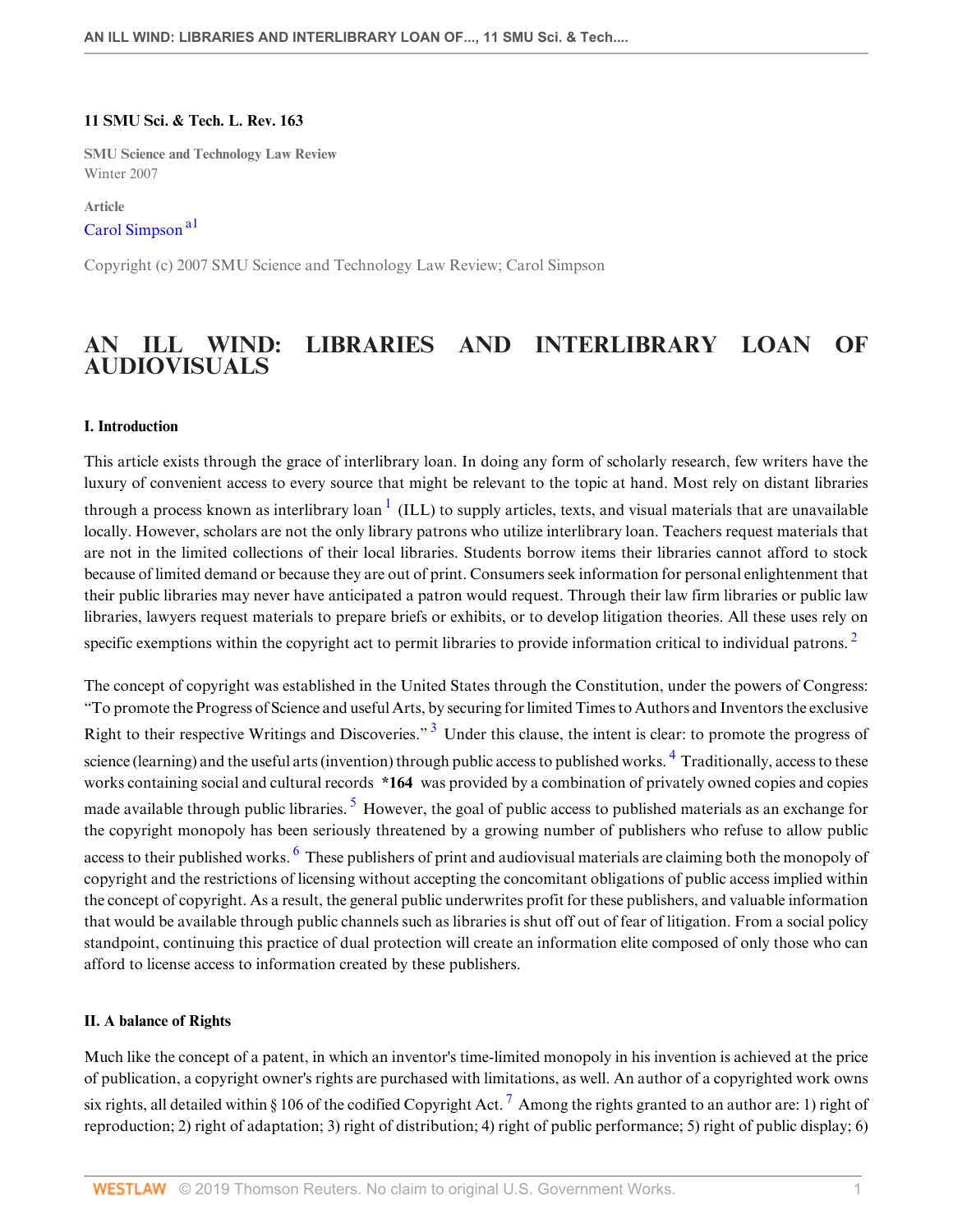<span id="page-1-5"></span><span id="page-1-4"></span><span id="page-1-3"></span><span id="page-1-2"></span><span id="page-1-1"></span><span id="page-1-0"></span>right of digital transmission of sound recordings.  $8$  An author's monopoly on the rights in his work may be abridged by various means such as fair use, a concept detailed within the law and interpreted through the courts. <sup>[9](#page-17-5)</sup> Another limit of an author's rights curtails the right of distribution.  $^{10}$  $^{10}$  $^{10}$  Called the doctrine of "first sale," this policy terminates a copyright owner's right to control distribution of the physical copy - the printed book, cassette tape, videocassette, or computer disc - after the first sale of the item.  $\frac{11}{1}$  $\frac{11}{1}$  $\frac{11}{1}$  From that point on, the copyright owner may no  $*165$  longer claim rights over the physical entity, while at the same time owning the expression of ideas that is contained within that physical entity.  $12$ Without the first sale doctrine, people would not be able to give copyrighted books, videos, etc. as gifts, sell them in garage sales, resell used textbooks, or loan books to friends without first securing permission of the copyright owner. While copyright owners may grumble over the doctrine, first sale has made access to copyrighted works more affordable, contributed to continuing access to copyrighted works, and permitted users to access copyrighted works without giving any notice to the copyright owner of the identity of those using the materials.  $13$  The doctrine of first sale enables libraries to provide books and media to their patrons without previously securing permission of the author to distribute the materials in this manner,  $^{14}$  $^{14}$  $^{14}$  and through this ability makes access to information affordable for the general public.  $^{15}$  $^{15}$  $^{15}$ The Copyright Act "creates a balance between the artist's right to control the work during the term of the copyright protection and the public's need for access to creative works,"  $^{16}$  $^{16}$  $^{16}$  a concept echoing the constitutional foundation of the law. Libraries serve as a principal conduit to give the public access to copyright protected works, especially those that the public can neither afford nor would ordinarily encounter.  $^{17}$  $^{17}$  $^{17}$  Reference books are an example: a patron would not likely purchase an entire set of encyclopedias to be able to read an article on a topic of interest, but the patron would come to the library to share access to this work with other members of the public.

<span id="page-1-12"></span><span id="page-1-11"></span><span id="page-1-10"></span><span id="page-1-9"></span><span id="page-1-8"></span><span id="page-1-7"></span><span id="page-1-6"></span>Authors are not generally the party who controls a work's access to the public, however. In reality, an author usually sells or exclusively licenses his copyright to a publisher (when the author is not the publisher itself) in exchange for royalties or flat fee payments. From the point of transfer, the publisher may exercise all rights as if it stands in the shoes of the author.<sup>[18](#page-17-14)</sup> \*166 Publishers, however, find public access highly offensive. Many publishers do not wish to allow public access since such access, they posit, negatively influences the publisher's bottom line. <sup>[19](#page-17-15)</sup> In fact, one large publishers's organization considers libraries to be the primary threat to their livelihood.  $^{20}$  $^{20}$  $^{20}$  They claim that every item checked out of a library deprives a publisher of a potential sale of that work, and seek new paradigms to exact additional payment for use by library patrons,  $^{21}$  $^{21}$  $^{21}$  notwithstanding any minimal use that a patron may make of the work such as the encyclopedia example, supra. However, the right to vend or control the subsequent alienation of a given work ends with its first sale,  $^{22}$  $^{22}$  $^{22}$  so for about the last century publishers were not very successful in limiting libraries from purchasing and sharing physical copies of the publishers' works  $^{23}$  $^{23}$  $^{23}$  - until audiovisual publishers took a cue from computer software publishers and started licensing, rather than selling, their works. <sup>[24](#page-18-0)</sup>

<span id="page-1-19"></span><span id="page-1-18"></span><span id="page-1-17"></span><span id="page-1-16"></span><span id="page-1-15"></span><span id="page-1-14"></span><span id="page-1-13"></span>The sale or licensing of audiovisual materials aptly demonstrates the dilemma facing both publishers and libraries. Under the mistaken assumption that every interlibrary loan is a lost sale, some video/DVD (hereinafter video) producers quietly changed their library sales strategy from outright sales - as are made to consumers in the marketplace - to strict licensing. <sup>[25](#page-18-1)</sup> A simple Google search of the phrase "not for sale to schools" or "not for sale to libraries" will reveal many publishers (mostly of audiovisual items) that will only license their materials to schools or libraries.  $^{26}$  $^{26}$  $^{26}$  Some essentially rent the  $*167$  materials by imposing a term limitation on the items, as well. <sup>[27](#page-18-3)</sup> The risk of this Hobson's choice - license under our terms or you may have no access at all - is a perversion of the constitutional purpose of copyright by depriving the public and non-profit researchers of access to potentially important information. Essentially the contract vitiates the overarching constitutional purpose of copyright. Certainly such a contract is, by definition, unconscionable.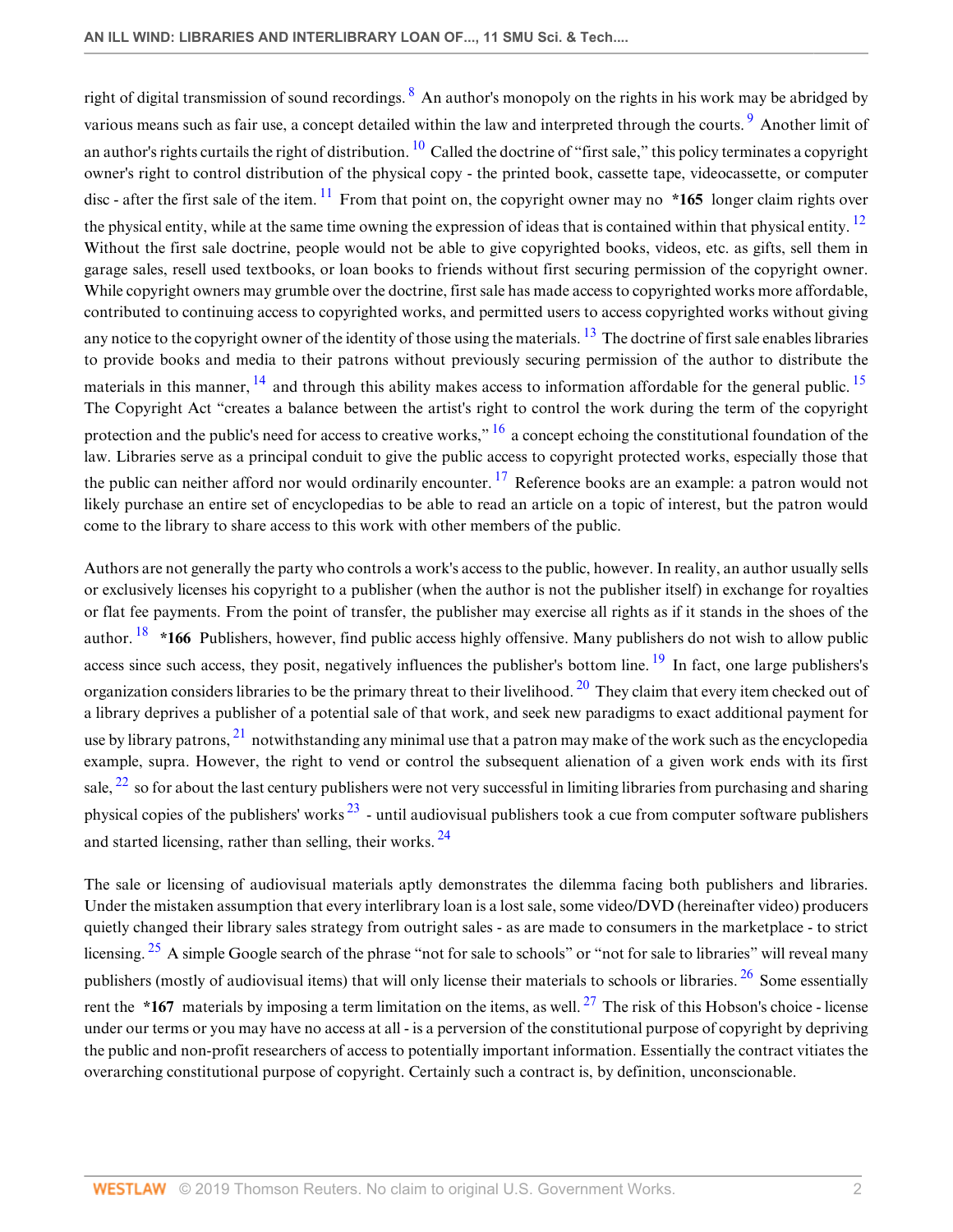<span id="page-2-4"></span><span id="page-2-3"></span><span id="page-2-2"></span><span id="page-2-1"></span><span id="page-2-0"></span>Through licensing, a copyright holder may exact concessions via contract with the vendee in which the vendee relinquishes some or all of their statutory fair use rights.  $^{28}$  $^{28}$  $^{28}$  A recent action against a school district library consortium is a case in point.  $29$  A group of approximately 160 school libraries pooled their electronic catalog records into one database, called a "union catalog."  $30$  A union catalog has no copyrighted works within the database; it is simply a listing of authors, titles, and subjects of works held in the various school libraries comprising the consortium. When a library patron seeks information on a topic for which his home library has no available resources, the librarian searches the listings in the union catalog and requests a loan of an appropriate item. The supplying library checks out the material to the requesting library and sends the actual work (or a copy of the work, if it meets certain photocopy guidelines) to the requesting entity to be used by the requesting patron.  $31$  A group of audiovisual producers threatened legal action against the consortium on the theory that the producers's works listed in the catalog as "available" for loan had been distributed in violation of a valid **\*168** license agreement. [32](#page-18-8) According to one United States Court of Appeals, simply listing works in a library catalog and indicating they are available for circulation is sufficient to meet the statutory definition of distribution.<sup>[33](#page-18-9)</sup> Subsection (d) of  $\S$  109 states that first sale doctrine does not "unless authorized by the copyright owner, extend to any person who has acquired possession of the copy or phonorecord from the copyright owner, by rental, lease, loan, or otherwise, without acquiring ownership of it."  $34$  In other words, their theory held that libraries could no longer share audiovisual materials among one another (and perhaps even with their patrons, depending on the specific license agreement) because the producers would not sell a videocassette or DVD to a library as they would sell it to a consumer. The producers would only license the video to libraries with the express intent that the library could not share with other libraries.<sup>[35](#page-18-11)</sup>

<span id="page-2-7"></span><span id="page-2-6"></span><span id="page-2-5"></span>If licensing is allowed to trump the first sale doctrine and other fair uses, libraries as the public has become accustomed to them may cease to exist. Licensing changed the basic structure of information access. Reese explains that the economic result of the first sale doctrine is lower prices for copyright protected goods unfettered by restrictive pricing schemes. [36](#page-18-12) Naturally, publishers find that downward price pressure because of aftermarket goods or free library access is a situation they hope to avoid. Every used book sold or library loan is a new book unsold, in their opinion. However, in a strictly economic analysis, first sale maintains a balance in the market that more closely tracks an item's true worth. Rebecca Tushnet explained:

<span id="page-2-11"></span><span id="page-2-9"></span><span id="page-2-8"></span>In bringing consumers' interests into the analysis, we should not forget that intermediate institutions like schools and libraries are major markets for copyright owners and, therefore, major sources of copyrighted works for many consumers. . . . [L]ibraries and schools generally have opinions about what a good source is and what patrons should be reading, even when they also enable access. At the same time, these intermediaries often serve to mitigate the strict wealth discrimination imposed by the direct market for copyrighted works, allowing people to read and to watch far more copyrighted works than they could pay for themselves. [37](#page-18-13)

<span id="page-2-12"></span><span id="page-2-10"></span>**\*169** Following Tushnet's premise, loans from libraries are not lost sales that might be made to consumers. Certainly some of the loans from a library are to patrons who would not be able to purchase or be interested in purchasing the item being loaned due to limited value, limited funds, or limited duration of interest, yet publishers still view library activities as the print and videocassette versions of filesharing.<sup>[38](#page-18-14)</sup> Libraries counter the publishers's argument saying they are the last "buffers against total control of the flow of information by large-scale content owners." <sup>[39](#page-18-15)</sup> Since promotion of education and information sharing is an underlying foundation of copyright law,  $^{40}$  $^{40}$  $^{40}$  publishers would be hard-pressed to make a case denying that access to their copyright-protected works serves a public good.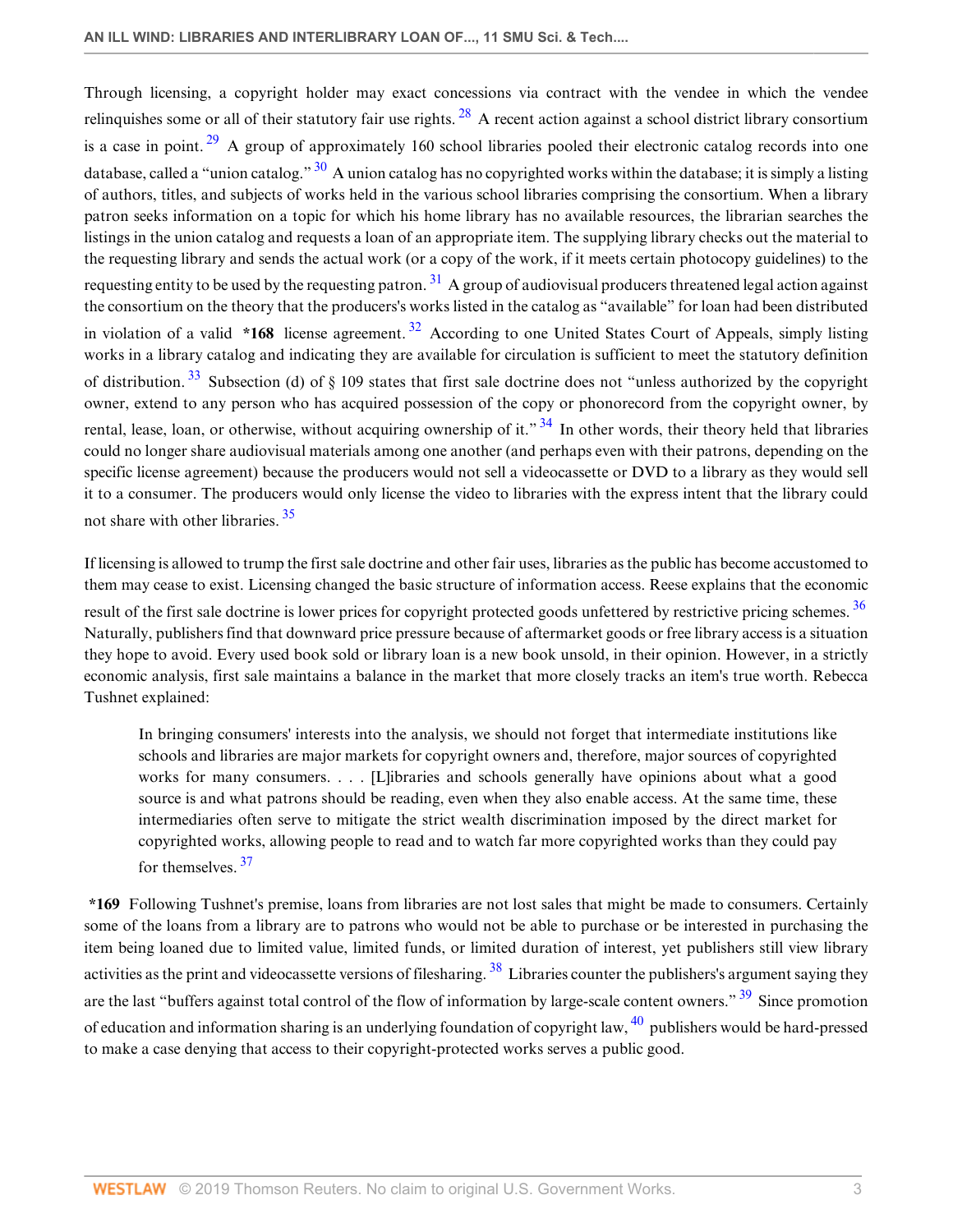<span id="page-3-4"></span><span id="page-3-3"></span><span id="page-3-2"></span><span id="page-3-1"></span><span id="page-3-0"></span>Ray Patterson and Stanley Lindberg describe seven competing policies contained within the constitutional copyright clause as interpreted beginning in the 19th century, including promoting learning, preservation of the public domain, and protection of the author. <sup>[41](#page-18-17)</sup> Patterson and Lindberg believe there is also an implied right of public access that emanates from the promotion of learning, since one must have access to previous scholarship in order to learn the lessons of prior knowledge. <sup>[42](#page-18-18)</sup> They equate this right of public access to a quid pro quo in exchange for the limited monopoly granted via a copyright. [43](#page-18-19) Copyright during the period described in the Patterson-Lindberg text required publication in order to secure the rights protected by copyright. <sup>[44](#page-19-0)</sup> Following the 1976 revision of copyright law, an author did not need to publish his work in order to gain copyright rights. [45](#page-19-1) Nevertheless, Patterson and Lindberg maintain that the obligations inherent in the law have not changed over the years.  $46$  The Supreme Court grants deference to a copyright owner's rights, but emphasizes the root of the right as service in the public interest.  $47$  "The immediate effect of our copyright law is to secure a fair return for an 'author's' creative labor. But the ultimate aim is, by this incentive, to stimulate **\*170** [the creation of useful works] for the general public good."  $48$  The Court also recognizes that private gain must "ultimately serve the cause of promoting broad public availability of literature, music and other arts."  $49$ 

<span id="page-3-12"></span><span id="page-3-11"></span><span id="page-3-10"></span><span id="page-3-9"></span><span id="page-3-8"></span><span id="page-3-7"></span><span id="page-3-6"></span><span id="page-3-5"></span>Making copyrighted works available to the public is fundamental to the grant of copyright. One way that the public may avail itself of protected works is through libraries.  $\frac{50}{2}$  $\frac{50}{2}$  $\frac{50}{2}$  Relying on the right of first sale, libraries share their holdings with those within their service areas. <sup>[51](#page-19-7)</sup> Shared access - spreading the cost of access to works across a broad community - makes information available to many who would not or could not afford to purchase works simply for the purpose of access.  $52$  The right of first sale has been critical to libraries since 1978 (effective date of the 1976 copyright act) when copyright owners gained the right to control loans, as well as sales, leases, and rentals, of their protected works. <sup>[53](#page-19-9)</sup> Prior to 1978, copyright owners could only control how a work was sold, and since libraries loan works rather than sell them, copyright owners had no effective copyright control over their works held in libraries.  $54$  Thus, until 1978, a copyright owner did not have the ability under copyright law to prevent a library from loaning a physical copy of a book or an audiovisual work to a patron of the library, or to another library for that library's patron.

# <span id="page-3-13"></span>**III. Interlibrary Loan**

<span id="page-3-14"></span>Libraries do not loan materials only to patrons who live in their service areas. In an effort to provide the most effective service for their patrons, and with an understanding that no library can possibly afford or house everything that all its patrons might possibly request, libraries enter reciprocal borrowing agreements with neighboring and regional libraries to share works. This concept, known as interlibrary loan, involves "one library lending its materials to another library - not the traditional patron / library relationship, but transactions between libraries. A library may loan the material itself, or it may send copies." <sup>[55](#page-19-11)</sup> ILL may be distinguished from its cousin, document delivery, by the cost of the loan: commercial document delivery services provide photocopies of requested documents at a price to the user that includes a **\*171** royalty, while interlibrary loan comprises physical loan of the requested item or a photocopy made under a specific exemption in United States copyright law.  $56$  Once an ILL item has been sent to the requesting library, the receiving library makes the borrowed materials available to a requesting patron, under whatever conditions the lending library stipulates.<sup>[57](#page-19-13)</sup>

<span id="page-3-19"></span><span id="page-3-18"></span><span id="page-3-17"></span><span id="page-3-16"></span><span id="page-3-15"></span>Interlibrary loan is an expanding function of libraries of all types. Public libraries alone loaned 19.5 million items to other libraries in fiscal year 2001. [58](#page-19-14) Academic libraries loaned 9.2 million items to other libraries during the 2002 academic year. <sup>[59](#page-19-15)</sup> Using public libraries as a representative sample, Library Journal's budget report for fiscal year 2004 showed that per capita circulation (of book and non-book materials) rose, but fiscal support for several previous years has been sluggish.  $60$  At the same time, book and audiovisual prices are soaring, and periodical prices have climbed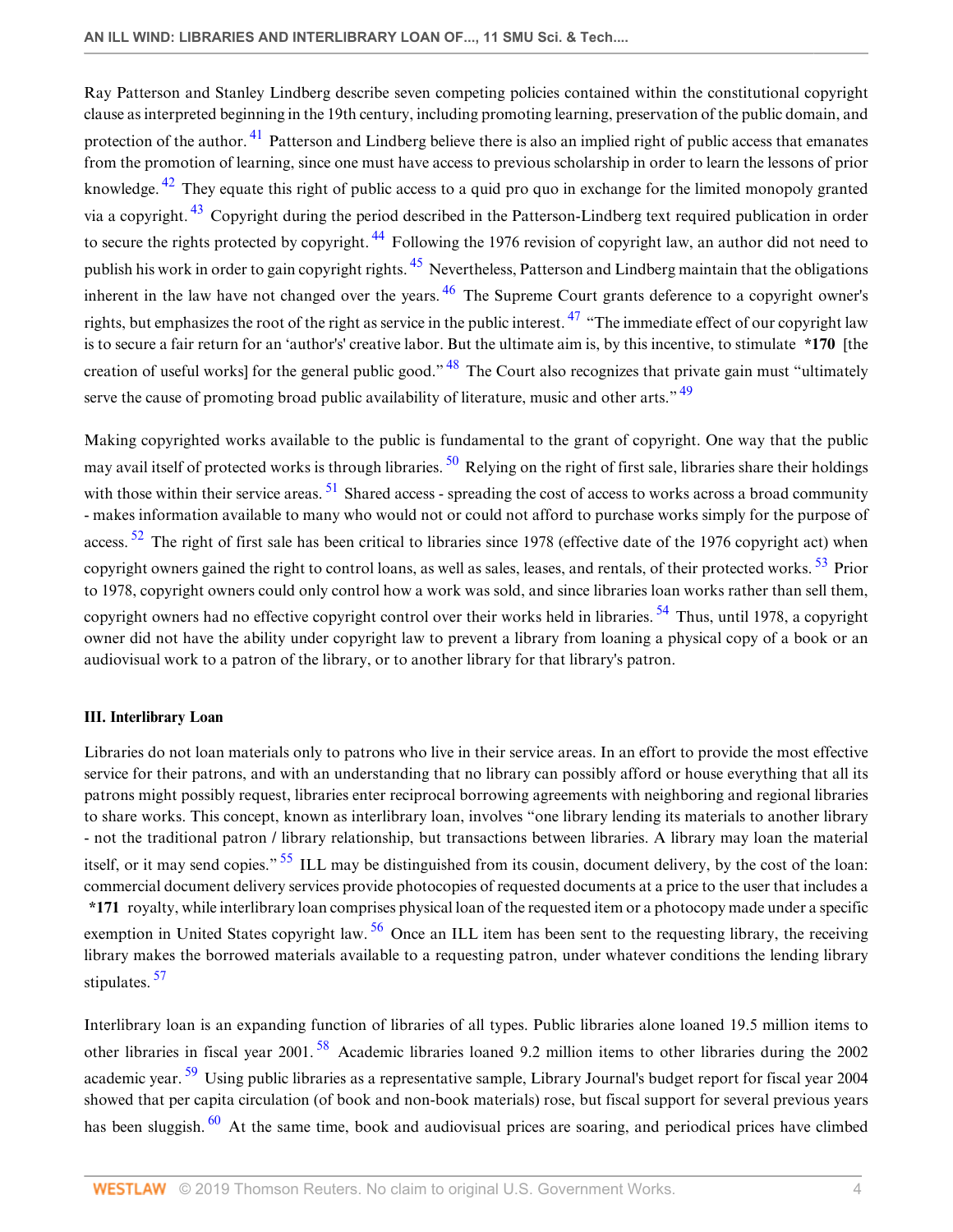<span id="page-4-1"></span><span id="page-4-0"></span>exponentially. <sup>[61](#page-19-17)</sup> With rising prices and falling budgets, libraries must sacrifice less demanded materials to close the gap. When patrons come to a library seeking information on topics that are not included within the collection of that library, perhaps because the library hasn't purchased items on that topic or because the material the library owns is already checked out to another patron, the library seeks alternative sources to fill the need. Libraries turn to a known source to meet the needs of their patrons: other libraries. However, ILL is the choice of last resort, after local collections and subscription-access databases have been exhausted in looking for an item.  $62$  Delays in ILL delivery and competition for access to scarce materials makes ILL a poor substitute **\*172** for library-owned materials. Nixon reports on a 1998 survey that found the average cost of an ILL transaction was \$28.00 and took ten days.  $63$  Patrons generally use ILL only for niche research topics and to fill gaps when online aggregators drop access to sources on which a library has depended for the benefit of its patrons. <sup>[64](#page-19-20)</sup>

<span id="page-4-5"></span><span id="page-4-3"></span><span id="page-4-2"></span>Despite the delays and frustrations of locating desired materials, interlibrary loan is hardly an isolated practice. In the United States in 2005, there were almost 23,000 public, academic, Armed Forces, governmental and special libraries. <sup>[65](#page-19-21)</sup> Public school libraries totaled over 93,000 media centers. <sup>[66](#page-19-22)</sup> In 1987, a National Center for Education Statistics identified approximately 760 library consortia in the United States.  $^{67}$  $^{67}$  $^{67}$  Most college, public, and university libraries belong to at least one network or consortium, and many school libraries do, as well. Many libraries belong to more than one. <sup>[68](#page-20-1)</sup> The Library of Congress (LOC), itself, spearheaded growth in interlibrary lending through its National Union Catalog, growing out of the LOC's catalog card printing program beginning in 1901.  $^{69}$  $^{69}$  $^{69}$  By the close of 2006, at least twenty-six states had statutes establishing, requiring, or endorsing library consortia for resource sharing.  $\frac{70}{10}$  $\frac{70}{10}$  $\frac{70}{10}$  The statutes require libraries to participate in reciprocal agreements and union catalogs. Typical requirements for public libraries include this language from Pennsylvania:

<span id="page-4-9"></span><span id="page-4-8"></span><span id="page-4-7"></span><span id="page-4-6"></span><span id="page-4-4"></span>(2) lend materials free of charge on a reciprocal basis to all types of libraries in this Commonwealth.

<span id="page-4-10"></span>(3) Provide interlibrary loans to residents of the library's direct service area free of charge.  $71$ 

Similar requirements apply to school library systems, as demonstrated by this statutory language from New York:

<span id="page-4-11"></span>**\*173** (ii) No plan of service shall be approved unless it provides a method by which members of the school library system are obligated to permit the interlibrary loan of books and materials to other members of the school library system and to members of other systems with which the school library system has reciprocal interlibrary loan agreements, except for materials not loaned within a participating district or school.<sup>[72](#page-20-5)</sup>

Multitype library systems are addressed in this Minnesota statute, typical of this type:

Subdivision 1. Library service. The state shall, as an integral part of its responsibility for public education, support the provision of library service for every citizen, the development of cooperative programs for the sharing of resources and services among ail libraries, and the establishment of jointly operated library services at a single location where appropriate.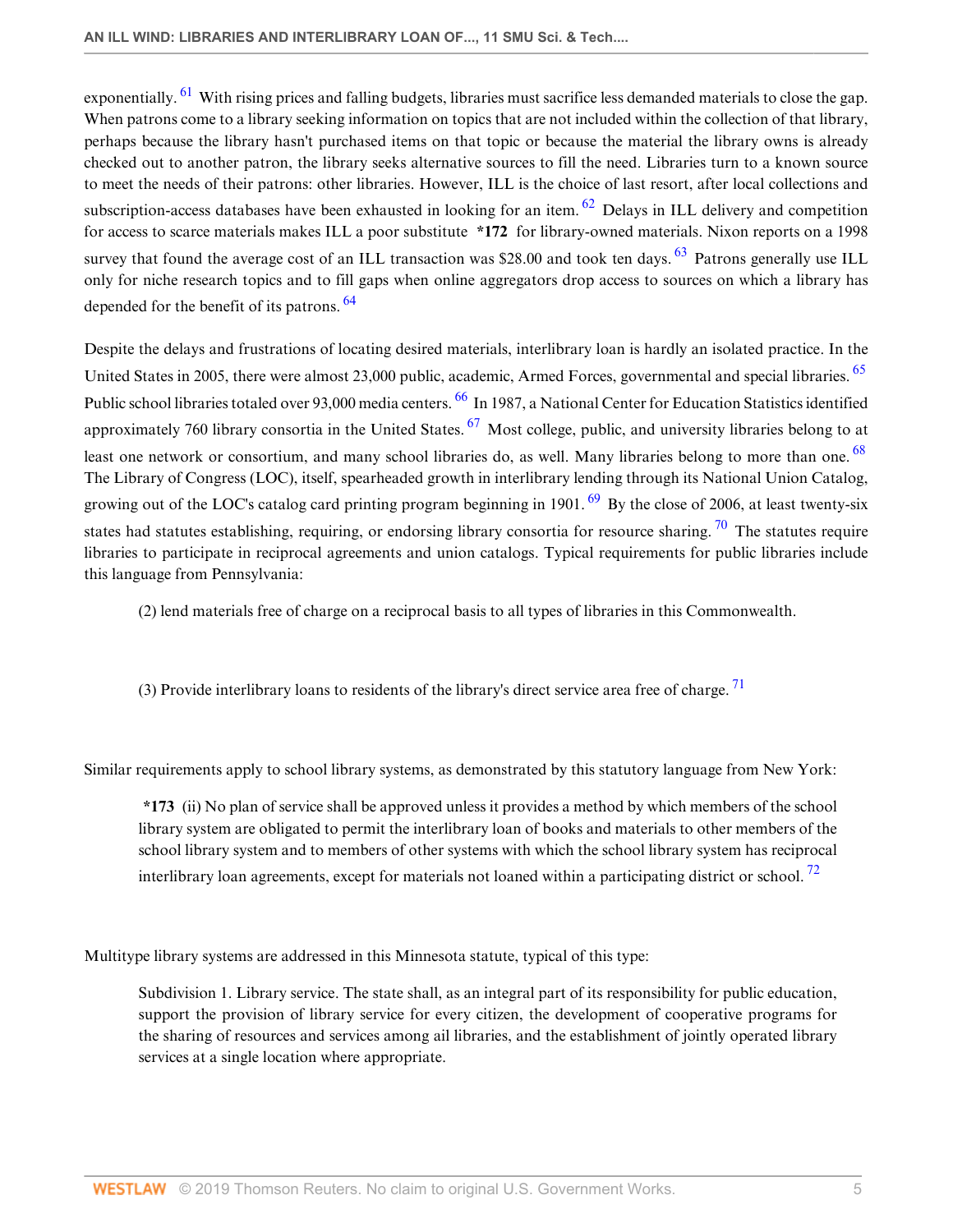. . .

<span id="page-5-1"></span><span id="page-5-0"></span>Subd. 3. Library resources. The department may provide for any library in the state, books, journals, audiovisual items, information services or resource materials it deems appropriate and necessary and shall encourage the sharing of library resources and the development of interlibrary cooperation.  $^{73}$  $^{73}$  $^{73}$ 

Each of the statutes excerpted above is either format neutral (e.g. "materials") or it specifically endorses the interlibrary lending of audiovisual materials in particular.

<span id="page-5-3"></span><span id="page-5-2"></span>Notwithstanding the statutory directives, publishers fear the use of digital or electronic versions of their works in educational and library contexts because of the ease with which those items may be copied. <sup>[74](#page-20-7)</sup> They assert that licensing is "critical to the practical exercise of copyright ownership," and that the development of many new educational products demonstrate the robust nature of the marketplace.<sup>[75](#page-20-8)</sup> However, traditional library purchasing has relied on straightforward sales to trigger the protections of the first sale doctrine.<sup>[76](#page-20-9)</sup> Unadvertised licensing when purchasing generates a virtual adhesion contract. Libraries order the videos or DVDs in the same manner they have **\*174** always used to order books--looking at printed or online catalogs that make no mention of licensing--and receive standard appearing videos in consumer-type packaging.  $^{77}$  $^{77}$  $^{77}$  No negotiation of licensing terms takes place, and no "meeting of the minds" is achieved.  $\frac{78}{15}$  $\frac{78}{15}$  $\frac{78}{15}$  Yet the library may not interlibrary lend these videos, even on a limited basis to a library in its own district, city, or system, because by ordering the video they are held to have impliedly agreed to refrain from doing those things that libraries are formed to do.

<span id="page-5-5"></span><span id="page-5-4"></span>Because so much information exists only in video format--from documentaries to instructional videos to entertainment films that create a significant amount of the popular culture--libraries have increased their collections of these materials. Nevertheless, no library could possibly afford to collect every item its patrons might one day request. When the patron request cannot be filled locally, the home library turns to its colleagues through which it has agreed to exchange materials via interlibrary loan.

#### **IV. The Copyright-ILL Interface**

<span id="page-5-6"></span>Despite public interest in having local libraries broker transactions between patrons and distant libraries holding materials unavailable locally, statutes that demand the exchange of taxpayer-purchased materials between libraries serving a state's citizens, and federal steps to facilitate such trading, nothing within current copyright law specifically addresses physical lending of audiovisual materials between libraries. The first sale doctrine codified in § 109(a) allows the owner of a lawfully made copy (or phonorecord) of a work to sell or otherwise dispose of that single physical entity without prior permission of the copyright owner.  $^{79}$  $^{79}$  $^{79}$  A library may lend a work it owns, imposing any terms of loan that it chooses. <sup>[80](#page-20-13)</sup> Nevertheless, if a work is not owned by the library, but is instead licensed, the privileges of § 109 still apply, but an action lies in breach of contract between the parties. <sup>[81](#page-20-14)</sup> The library may not have violated copyright law, but it has broken a contract with the copyright owner, and the damages are just as real.

<span id="page-5-9"></span><span id="page-5-8"></span><span id="page-5-7"></span>Copyright owners (primarily publishers) interpret the right to control distribution in the most restrictive way possible so that ultimate users would have to purchase rather than borrow materials. Since an interlibrary loan patron may quite easily make a copy of the audiovisual item borrowed, publishers **\*175** advance the idea that they have the right to control conventional interlibrary lending as well as electronic and photocopy varieties. <sup>[82](#page-20-15)</sup> Through the Copyright Clearance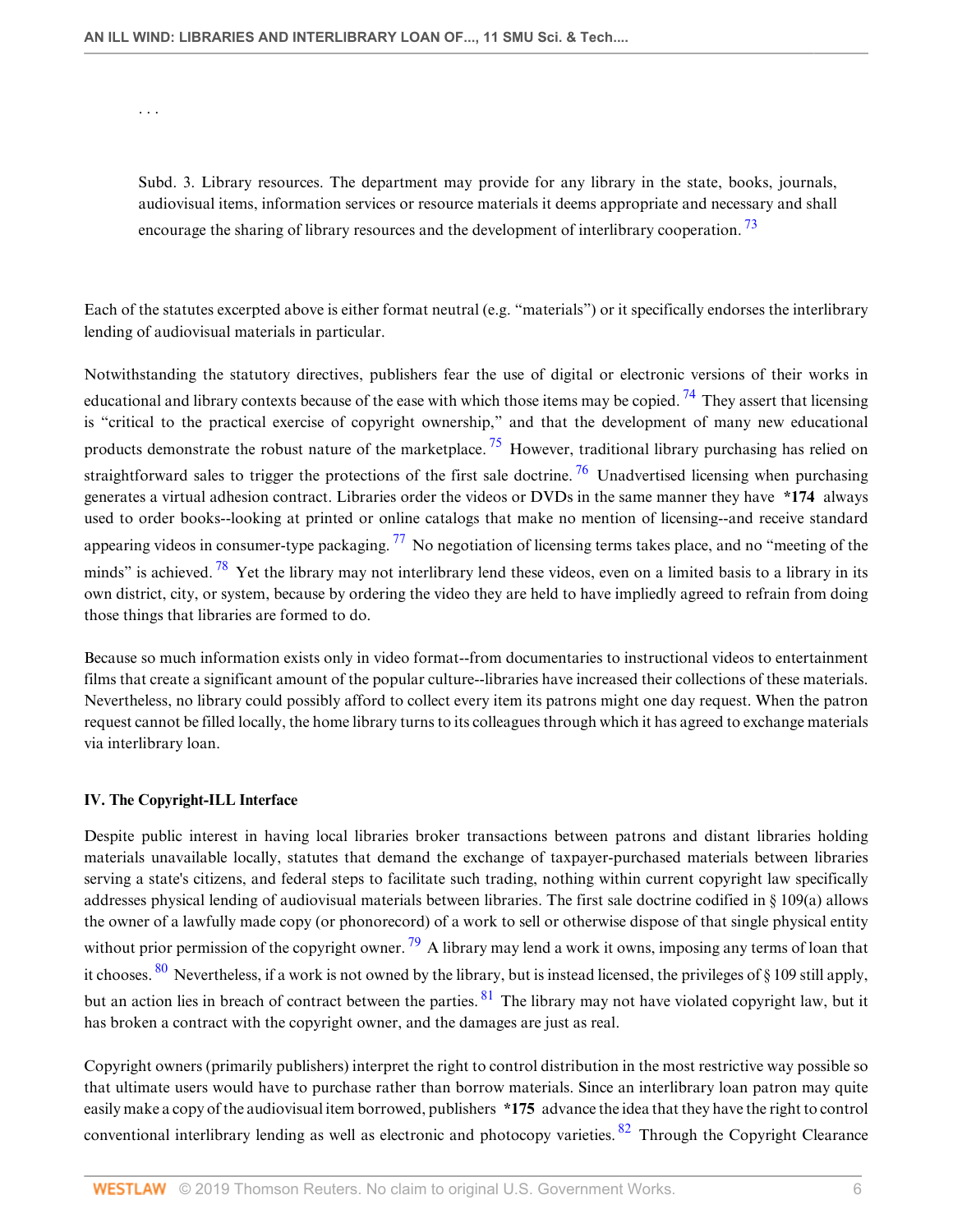<span id="page-6-0"></span>Center, a publishing rights organization, publishers incorrectly claim that print interlibrary loan requires transactional reporting, despite the protections afforded through  $\S 108$ .  $83$ 

<span id="page-6-2"></span><span id="page-6-1"></span>Section 108 of United States copyright law governs reproduction and distribution within the library context, granting libraries limited rights to copy materials for interlibrary loan, among other library privileges. <sup>[84](#page-20-17)</sup> However, reproduction and distribution are shackled together in this context, except for one subsection,  $(g)(2)$ , in which library interlibrary loan agreements of original copies or reproductions are endorsed unless they "have, as their purpose or effect, that the library or archives receiving such copies or phonorecords for distribution [does so] in such aggregate quantities as to substitute for a subscription to or purchase of such work."<sup>[85](#page-20-18)</sup> In other words, interlibrary loan of physical copies or reproductions is exempt under this clause as long as the loans are not in sufficient quantity to substitute for the library purchasing a copy of the work. The key issue, still unresolved or litigated, is how much is sufficient quantity to substitute for library purchasing?

<span id="page-6-7"></span><span id="page-6-6"></span><span id="page-6-5"></span><span id="page-6-4"></span><span id="page-6-3"></span>Library lending is seldom a litigated matter. Case law involving  $\S 108(g)(2)$  is limited to a single case totally unrelated to libraries, with the rule being applied only by reference in another rule. [86](#page-21-0) The majority of the **\*176** scant library case law involves photocopying for interlibrary loan purposes. Williams & Wilkins v. United States, the significant case in this realm, was rendered prior to the enactment of the current copyright statute, and an equally divided Supreme Court, without comment, affirmed the lower court ruling. [87](#page-21-1) In finding that the National Library of Medicine's (NLM) photocopying of medical journal articles for interlibrary loan was fair, the Court of Claims in its appellate function considered that blocking photocopying of all academic journal articles would seriously hamper the progress of medical science. <sup>[88](#page-21-2)</sup> The court was loath to decide the balance of fair use against reimbursement in the case, and urged Congress to revise the law to address modern practice, all the while having to decide the case based on a law written before the technologies involved were created. <sup>[89](#page-21-3)</sup> The court relied heavily on legislative reports to discern the intent of Congress in applying fair use to the practice of photocopying for interlibrary loan, and cited Supreme Court cases emphasizing that public interest is the overarching tenet of copyright law.  $\frac{90}{90}$  $\frac{90}{90}$  $\frac{90}{90}$  The court noted that the periodical publisher does not show substantial harm from the practice of interlibrary loan photocopying, while at the same time the trial record does show significant potential harm if the photocopying were halted.  $91$  In dicta, the court takes notice of the fact that library photocopying had widespread acceptance by publishers until shortly before the lawsuit began, and that federal laws setting up the National Library of Medicine specifically endorsed making photocopies for interlibrary loans. <sup>[92](#page-21-6)</sup> The holding in the case allowed the interlibrary photocopying to continue, though it emphasized that the ruling applied only to this particular situation and urged Congress to clarify this area in future legislation.  $93$  The court's analysis of the intent of copyright law remains an oft-cited discussion. In a long and caustic dissent, Chief Judge Cowen supported the thesis that copyright ownership is secondary to public benefit.  $94$  Ultimately, the details about library photocopying became moot when Congress passed the Copyright Act of 1976. The section now codified at § 108(d) enumerates current limits on library photocopying. <sup>[95](#page-21-9)</sup>

**\*177** While § 108(d) gives an overarching permission to make copies for interlibrary loan, § 108(f) restricts that same exemption. Subsection (d) says:

<span id="page-6-12"></span><span id="page-6-11"></span><span id="page-6-10"></span><span id="page-6-9"></span><span id="page-6-8"></span>(d) The rights of reproduction and distribution under this section apply to a copy, made from the collection of a library or archives where the user makes his or her request or from that of another library or archives, of no more than one article or other contribution to a copyrighted collection or periodical issue, or to a copy or phonorecord of a small part of any other copyrighted work, if --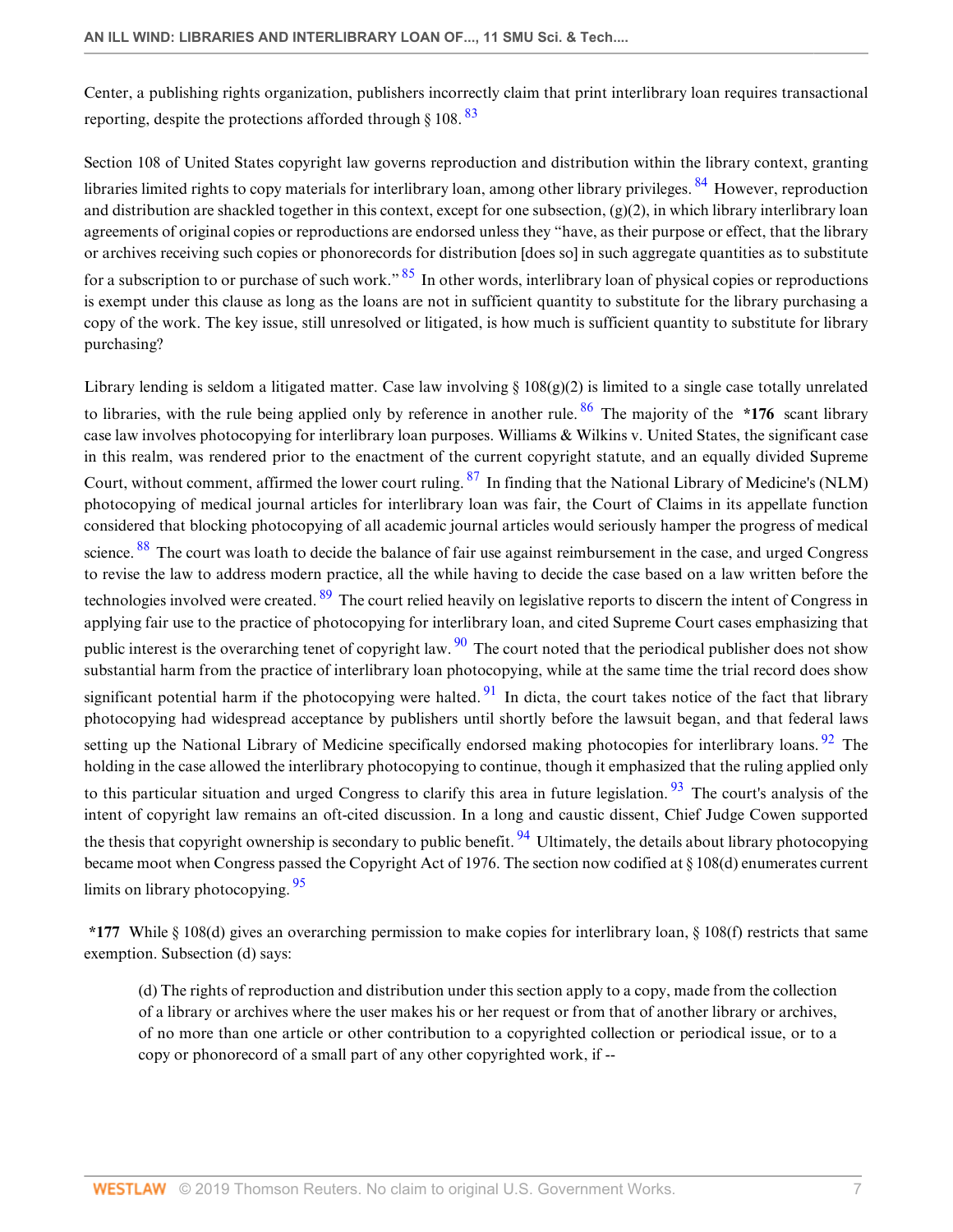(1) the copy or phonorecord becomes the property of the user, and the library or archives has had no notice that the copy or phonorecord would be used for any purpose other than private study, scholarship, or research; and

<span id="page-7-0"></span>(2) the library [displays appropriate notice].  $\frac{96}{96}$  $\frac{96}{96}$  $\frac{96}{96}$ 

Subsection (f) continues the thread:

. . .

(f) Nothing in this section --

<span id="page-7-1"></span>(4) in any way affects the right of fair use as provided by section 107, or any contractual obligations assumed at any time by the library or archives when it obtained a copy or phonorecord of a work in its collections. <sup>[97](#page-21-11)</sup>

Subsection (4) becomes internally inconsistent when faced with a license that requires a library to relinquish fair use rights.

Subsection (g) concludes the discussion applicable to interlibrary lending:

(g) The rights of reproduction and distribution under this section extend to the isolated and unrelated reproduction or distribution of a single copy or phonorecord of the same material on separate occasions, but do not extend to cases where the library or archives, or its employee --

(1) is aware or has substantial reason to believe that it is engaging in the related or concerted reproduction or distribution of multiple copies or phonorecords of the same material, whether made on one occasion or over a period of time, and whether intended for aggregate use by one or more individuals or for separate use by the individual members of a group; or

<span id="page-7-2"></span>(2) engages in the systematic reproduction or distribution of single or multiple copies or phonorecords of material described in subsection (d): Provided, that nothing in this clause prevents a library or archives from participating in interlibrary **\*178** arrangements that do not have, as their purpose or effect, that the library or archives receiving such copies or phonorecords for distribution does so in such aggregate quantities as to substitute for a subscription to or purchase of such work.<sup>[98](#page-21-12)</sup>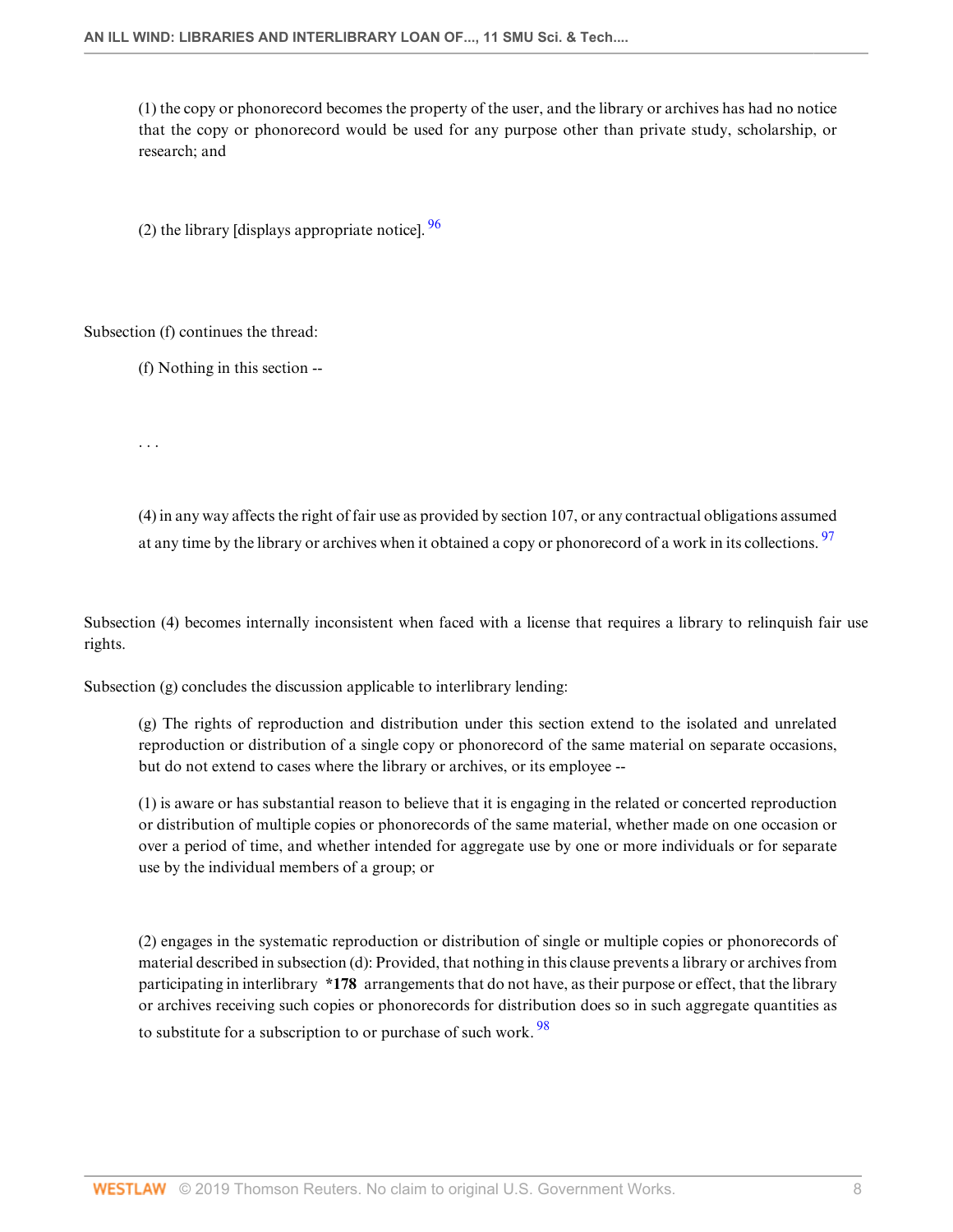<span id="page-8-2"></span><span id="page-8-1"></span><span id="page-8-0"></span>Prior to the enactment of this statutory language, however, librarians who had to deal with interlibrary lending and photocopying cried for interpretation of what limits were appropriate under this proposed wording. The call was answered by the Committee on New Technological Uses of Copyrighted Materials, or CONTU.<sup>[99](#page-21-13)</sup> Established by Congress, CONTU made recommendations about copyright issues surrounding photocopying and other emerging technology issues. <sup>[100](#page-21-14)</sup> The key element in their discussions was to define the phrase "such aggregate quantities" ultimately incorporated in § 108(g)(2).  $^{101}$  $^{101}$  $^{101}$  In addition, the panel formulated a set of guidelines that, while not incorporated into the statutory language itself, formed a significant portion of the legislative record of this portion of the Act. The major publisher, library, and author organizations agreed to abide by the guidelines defining "aggregate quantities" and "systematic reproduction" set forth in the report.  $102$  The guidelines present only guidance in determining minimum quantities. As with all use of copyrighted material, standard fair use principles delineated in  $\S 107$  may be applied if they will yield a more generous result.  $^{103}$  $^{103}$  $^{103}$  Libraries fall back on the fair use guidelines if the limits set out in § 108 don't yield sufficient leeway to accomplish the purpose.  $104$  However, most libraries apply the guidelines as ceilings on copying for interlibrary loan rather than floors. [105](#page-21-19)

<span id="page-8-10"></span><span id="page-8-9"></span><span id="page-8-8"></span><span id="page-8-7"></span><span id="page-8-6"></span><span id="page-8-5"></span><span id="page-8-4"></span><span id="page-8-3"></span>The CONTU guidelines provide specific interpretation of what the statutory phrase "such aggregate quantities as to substitute for a subscription to or purchase of the work" means.  $\frac{106}{108}$  $\frac{106}{108}$  $\frac{106}{108}$  While § 108(g)(2) is not medium specific, the CONTU guidelines focused on the only material that was regularly subject to photocopying at the time the new copyright act was passed: print, \*179 and primarily periodicals. Only periodicals published within five years of the request  $107$  and any non-periodical material during its term of copyright protection  $108$  are tracked under the guidelines. The requesting library is responsible for keeping all records of its requests, and identifying the copyright compliance status of the request. <sup>[109](#page-21-23)</sup> A library has copied "sufficient quantities" of a given work to substitute for ownership when 1) if a periodical, the library requests six copies from the periodical title within one calendar year, or 2) if another type of work other than a musical work, a pictorial, graphic or sculptural work, or a motion picture or other audiovisual work not dealing with news, the library requests six copies of excerpts from the work within its term of copyright protection. <sup>[110](#page-21-24)</sup> Notice of the copyright status of the item must appear on all copies.  $\frac{111}{11}$  $\frac{111}{11}$  $\frac{111}{11}$  The limits and procedures detailed in the guidelines enable librarians uniformly to track periodical photocopy and other copy requests. Since the guidelines establish the necessary quantity of video excerpt copy loans that would substitute for ownership, the Committee set a benchmark of understanding that audiovisuals would be eligible for interlibrary loan.

<span id="page-8-20"></span><span id="page-8-19"></span><span id="page-8-18"></span><span id="page-8-17"></span><span id="page-8-16"></span><span id="page-8-15"></span><span id="page-8-14"></span><span id="page-8-13"></span><span id="page-8-12"></span><span id="page-8-11"></span>A single case involves interlibrary loan of video, but may be distinguished from the current discussion because it involved copies of video programs rather than loan of purchased copies of the works.  $^{112}$  $^{112}$  $^{112}$  A New York BOCES  $^{113}$  $^{113}$  $^{113}$ taped educational television programs off the air and listed the programs in its catalog of films as available for loan to the various schools comprising the BOCES. <sup>[114](#page-22-1)</sup> When a school would request a copy of a program, the BOCES office duplicated the requested program onto a tape provided by the requesting school, and delivered the copy through its regular delivery schedule. <sup>[115](#page-22-2)</sup> Because the date of the case precedes the Kastenmeier guidelines on off-air taping for educational use,  $\frac{116}{16}$  $\frac{116}{16}$  $\frac{116}{16}$  the court ruled on a requested  $*180$  injunction prohibiting this practice using the fair use provisions of § 107.  $^{117}$  $^{117}$  $^{117}$  The court compared the video copying of entire movies by the BOCES to the limited copying found to be fair use in Williams & Wilkins, and found the BOCES had likely exceeded fair use on the factors of substantiality of copying and effect of copying on the copyright owner's market. <sup>[118](#page-22-5)</sup> The plaintiffs presented evidence of significant decline in licensing revenue during the period of the taping, and the court found that it had made the requisite prima facie case to receive preliminary relief. <sup>[119](#page-22-6)</sup> Licensing became a key element under the new copyright regime of the 1976 act, because publishers now had the right to control lending of lawfully owned copies, but first sale limited that right. To defend against what publishers saw as wholesale piracy by libraries lending their works, they had to come up with a better plan.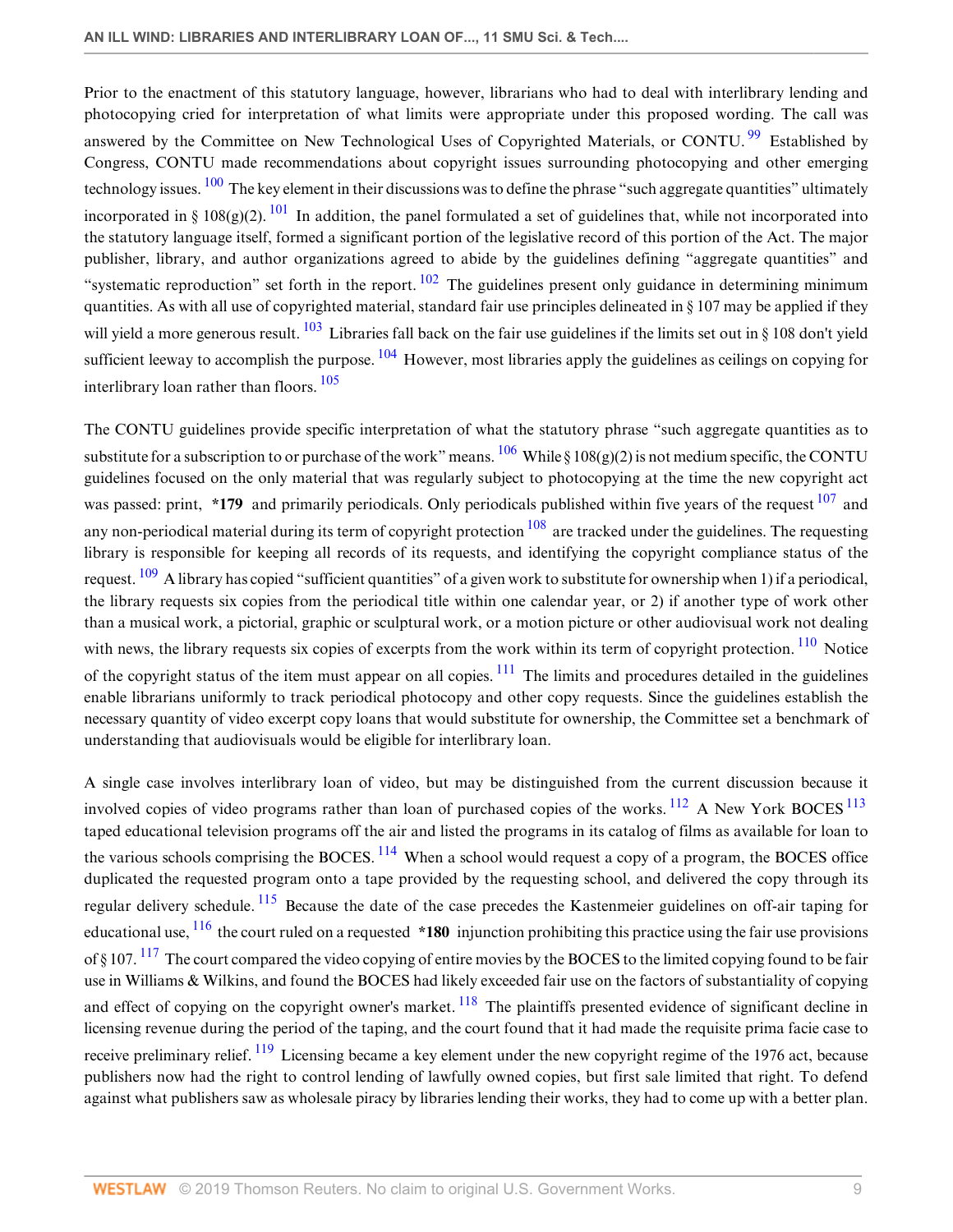### a. License vs. First Sale

<span id="page-9-4"></span><span id="page-9-3"></span><span id="page-9-1"></span><span id="page-9-0"></span>To curtail what publishers believe is an unfair use of their works and a serious impact on their profit margins, publishers of computer software (initially), audiovisual materials (more recently), and print works (an emerging area) have turned to licensing - shrinkwrap, express, or implied - to protect their products from library lending. Two amendments to United States copyright law, the Record Rental Amendment of  $1984 \frac{120}{2}$  $1984 \frac{120}{2}$  $1984 \frac{120}{2}$  and the Computer Software Rental Amendments Act of 1990, <sup>[121](#page-22-8)</sup> prohibit renting owned computer software or sound recordings under the assumption that the rentee would copy and retain the program in lieu of purchase. An exception in the amendment (codified at  $\S 109(b)(2)(A)$ ) allows non-profit libraries to lend records and software as long as a Register of Copyright specified notice is attached to the package. <sup>[122](#page-22-9)</sup> To bypass this loophole, computer software companies switched to shrinkwrap <sup>[123](#page-22-10)</sup> or clickwrap <sup>[124](#page-22-11)</sup> licensing to restrict how libraries **\*181** and end-users could distribute and use the software. [125](#page-22-12) Buoyed by court cases holding shrinkwrap licenses valid,  $126$  publishers of all types of materials embarked on a plan to supplant the first sale doctrine that has kept libraries in business for over 200 years  $127$  to meet the information needs of millions of patrons who would have no other means of access to these materials.

<span id="page-9-8"></span><span id="page-9-7"></span><span id="page-9-6"></span><span id="page-9-5"></span><span id="page-9-2"></span>Licensing and copyright jointly acknowledge that a work of authorship has value as the intellectual property of the creator. <sup>[128](#page-22-15)</sup> However, copyright relies upon negotiated, statutory rules vetted though an open congressional process allowing all economic interests to be heard.  $129$  Copyright law development considers the constitutional objectives established for the limited monopoly granted by a copyright.  $130$  In contrast, licensing considers only the market, which is a flawed system in which a few large companies coerce a diverse group of consumers who are often unable to negotiate one-on-one for favorable terms. [131](#page-22-18) Okerson believes that

<span id="page-9-13"></span><span id="page-9-12"></span><span id="page-9-11"></span><span id="page-9-10"></span><span id="page-9-9"></span>. . . [u]sers (their institutional aggregators being the libraries) already have something, so what they seek from publishers is an incentive to transcend statutory obligations and privileges to a different relationship. One way publishers can seek to influence this negotiation, of course, is by pursuing litigation to enforce their own copyright privileges in a way that encourages the public to think of copyright as a restricted and less advantageous umbrella compared to what a possible license agreement. might provide. [132](#page-22-19) **\*182** By aggressively litigating their rights under copyright, publishers can make it appear that potentially unconscionable licensing terms are far better than the alternative for a litigation-averse library interested in a given work for its patrons.  $\frac{133}{13}$  $\frac{133}{13}$  $\frac{133}{13}$  The "my way or the highway" philosophy of license rather than sale defeats the overriding purpose of copyright, and ultimate restricts the sales of materials targeted for the library market. It is a lose-lose proposition.

# b. Shrinkwrap licensing of video

<span id="page-9-16"></span><span id="page-9-15"></span><span id="page-9-14"></span>If video programs held in libraries are subject to shrinkwrap licensing limiting lending provisions for libraries under the first sale doctrine, an analysis of the state of the law involving shrinkwrap licenses is informative. Virtually all the case law involving shrinkwrap licensing centers on computer software. As early as 1986, so-called "box top licenses" were applied to sales of computer software. <sup>[134](#page-23-0)</sup> In an early case on this issue, the Third Circuit, after a thorough analysis of both the common law of contracts and the [Uniform Commercial Code section 2-207](http://www.westlaw.com/Link/Document/FullText?findType=L&pubNum=1002112&cite=ULUCCS2-207&originatingDoc=I240e9bb7137211deb055de4196f001f3&refType=LQ&originationContext=document&vr=3.0&rs=cblt1.0&transitionType=DocumentItem&contextData=(sc.Default)) Battle of the Forms provision, found that a box top license was not binding against a commercial consumer because the two parties never came to a complete agreement on terms, as required by common law contract.  $135$  In addition, the court held that when the parties engaged in several transactions in which one party repeatedly included terms to which the other did not assent, simply because the non-accepted terms were repeated in the transactions the plaintiff could not apply a course of performance argument. <sup>[136](#page-23-2)</sup>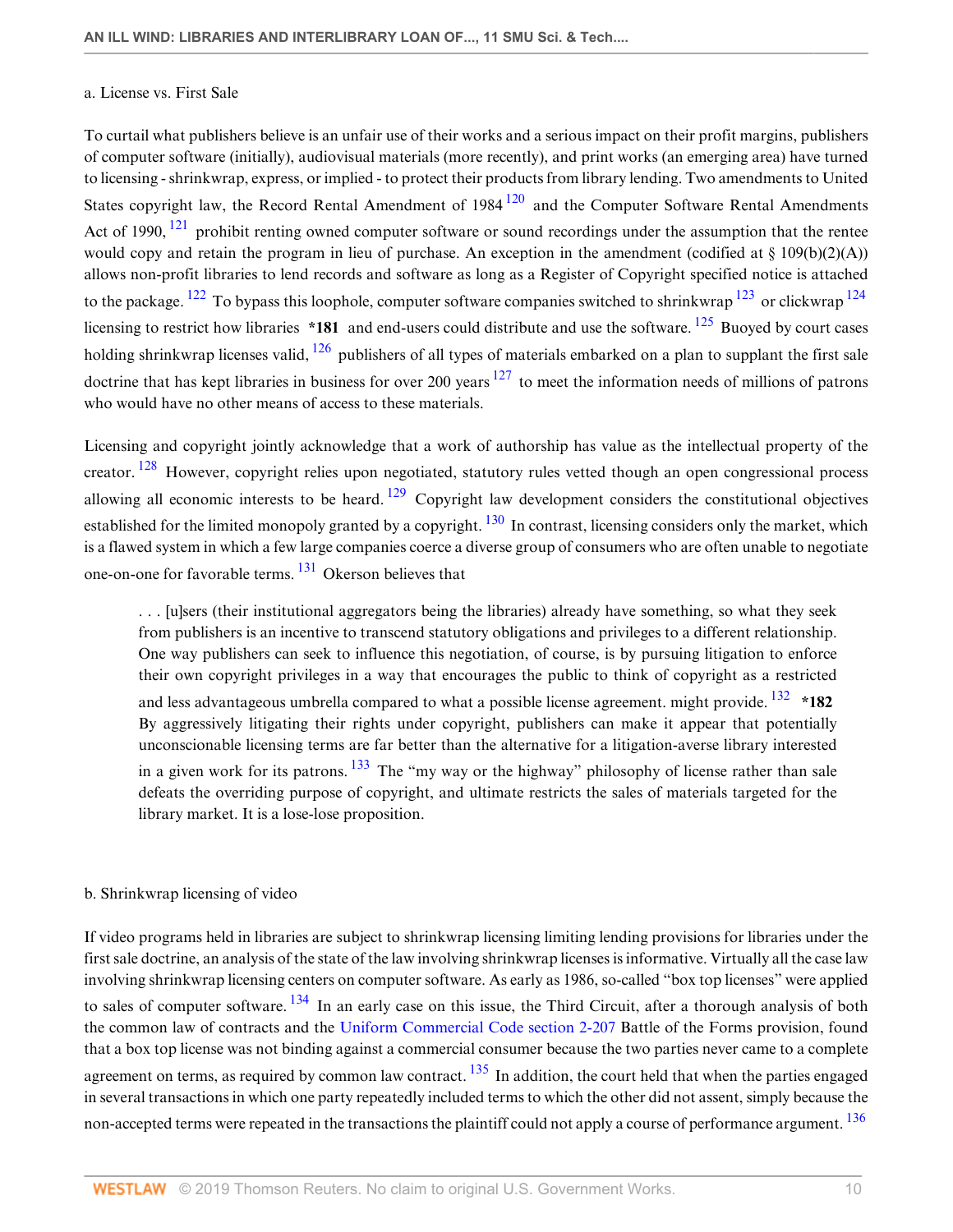<span id="page-10-3"></span><span id="page-10-2"></span><span id="page-10-1"></span><span id="page-10-0"></span>The significant case in this area is ProCD, Inc. v. Zeidenberg, <sup>[137](#page-23-3)</sup> a case in which an end-user bought a CD-ROM of compiled telephone book data at a low single-user, non-commercial price, but claimed fair use when he used the software in a for-profit business that supplied the data at a price far below what ProCD charged for-profit customers. <sup>[138](#page-23-4)</sup> The package purchased by Zeidenberg contained a shrinkwrap license plainly identified on the outside of the box as contained within, and the terms of the license appeared on the screen when the program ran. <sup>[139](#page-23-5)</sup> Finding that Zeidenberg had violated the terms of the license, the court reasoned that copyright does not apply in this **\*183** situation because federal preemption on the topic of copyright does not interfere with private transactions in intellectual property. <sup>[140](#page-23-6)</sup> In addition, the court held that shrinkwrap licenses are enforceable against consumers unless the terms of the contract are not within the bounds of contracts in general, for reasons such as illegality or unconscionability. <sup>[141](#page-23-7)</sup> Since the appellant had never argued that the contact was either illegal or unconscionable, the court made no ruling on these theories.  $\frac{142}{12}$  $\frac{142}{12}$  $\frac{142}{12}$  The court did acknowledge that preemption by copyright law was not ruled out in some possible situations involving licensing contracts. [143](#page-23-9)

<span id="page-10-10"></span><span id="page-10-9"></span><span id="page-10-8"></span><span id="page-10-7"></span><span id="page-10-6"></span><span id="page-10-5"></span><span id="page-10-4"></span>Shortly after the ProCD decision, the same court upheld a shrinkwrap contract in a non-profit situation.<sup>[144](#page-23-10)</sup> In Hill v. Gateway 2000, the 7th Circuit ruled that a consumer was bound by a license enclosed in a computer box, even if the consumer never read or accepted the license. <sup>[145](#page-23-11)</sup> Strongly supporting its own ProCD ruling, the court impatiently dismissed all arguments distinguishing Hill from ProCD, including that Zeidenberg was selling the data obtained and the Hills were not. <sup>[146](#page-23-12)</sup> The court found that the difference was not significant in either case, since for both merchants and consumers, a vendor may propose a contract that is formed when the purchaser receives and inspects the goods. <sup>[147](#page-23-13)</sup> The court placed the blame for the contract squarely on the shoulders of the consumer when it stated, "the Hills knew before they ordered the computer that the carton would include some important terms, and they did not seek to discover these in advance."  $148$ 

<span id="page-10-15"></span><span id="page-10-14"></span><span id="page-10-13"></span><span id="page-10-12"></span><span id="page-10-11"></span>Not all circuits subscribe to the ProCD-Hill rationale, however. A United States district court arrived at a different conclusion in a case with facts very similar to Hill. <sup>[149](#page-23-15)</sup> Plaintiff Klocek also purchased a computer with which he was dissatisfied, and Gateway insisted that the claim be sent to arbitration in accordance with terms and conditions included within the computer packaging. Additionally, Gateway had mailed the terms and conditions **\*184** within a customer magazine. <sup>[150](#page-23-16)</sup> Because the transaction was one in goods and transactions in goods are governed in the jurisdiction by the Uniform Commercial Code, the court discussed at length the time when the contract was actually formed, to determine if the terms were material to contract formation or were a proposal for additional terms. <sup>[151](#page-23-17)</sup> Following a highly critical discussion of Hill and ProCD, the court concluded that [U.C.C. section 2-207](http://www.westlaw.com/Link/Document/FullText?findType=L&pubNum=1002112&cite=ULUCCS2-207&originatingDoc=I240e9bb7137211deb055de4196f001f3&refType=LQ&originationContext=document&vr=3.0&rs=cblt1.0&transitionType=DocumentItem&contextData=(sc.Default)) may apply to cases that involve a single form, as well as exchanges of conflicting forms.  $152$  After rejecting the 2nd Circuit pronouncement that the vendor is "master of the offer," the court found that according to fundamental principles of contract Klocek was the offeror, and Gateway accepted his offer by agreeing to ship or actually shipping the computer. <sup>[153](#page-23-19)</sup> Under 2-207, a consumer offeror is not bound by any differing terms and conditions proposed by the offeree, unless the offeree expressly conditioned its acceptance on the offeror's (in this case Klocek's) acceptance of those different or additional terms. <sup>[154](#page-23-20)</sup> Noting a split in the circuits on this conditional acceptance, the Klocek court found that Gateway met the test of neither group's standard. <sup>[155](#page-23-21)</sup> Since Klocek was not a merchant, the court found that the additional terms in the shrinkwrap contract did not apply unless Klocek had expressly agreed to the additional terms, and such assent cannot be manifested by silence or mere failure to object.  $156$ 

<span id="page-10-19"></span><span id="page-10-18"></span><span id="page-10-17"></span><span id="page-10-16"></span>Following these cases, libraries are in choppy waters when borrowing or lending licensed videos. If the license limits the ability of the library to lend the video, libraries in circuits following ProCD must not make the loans or list the videos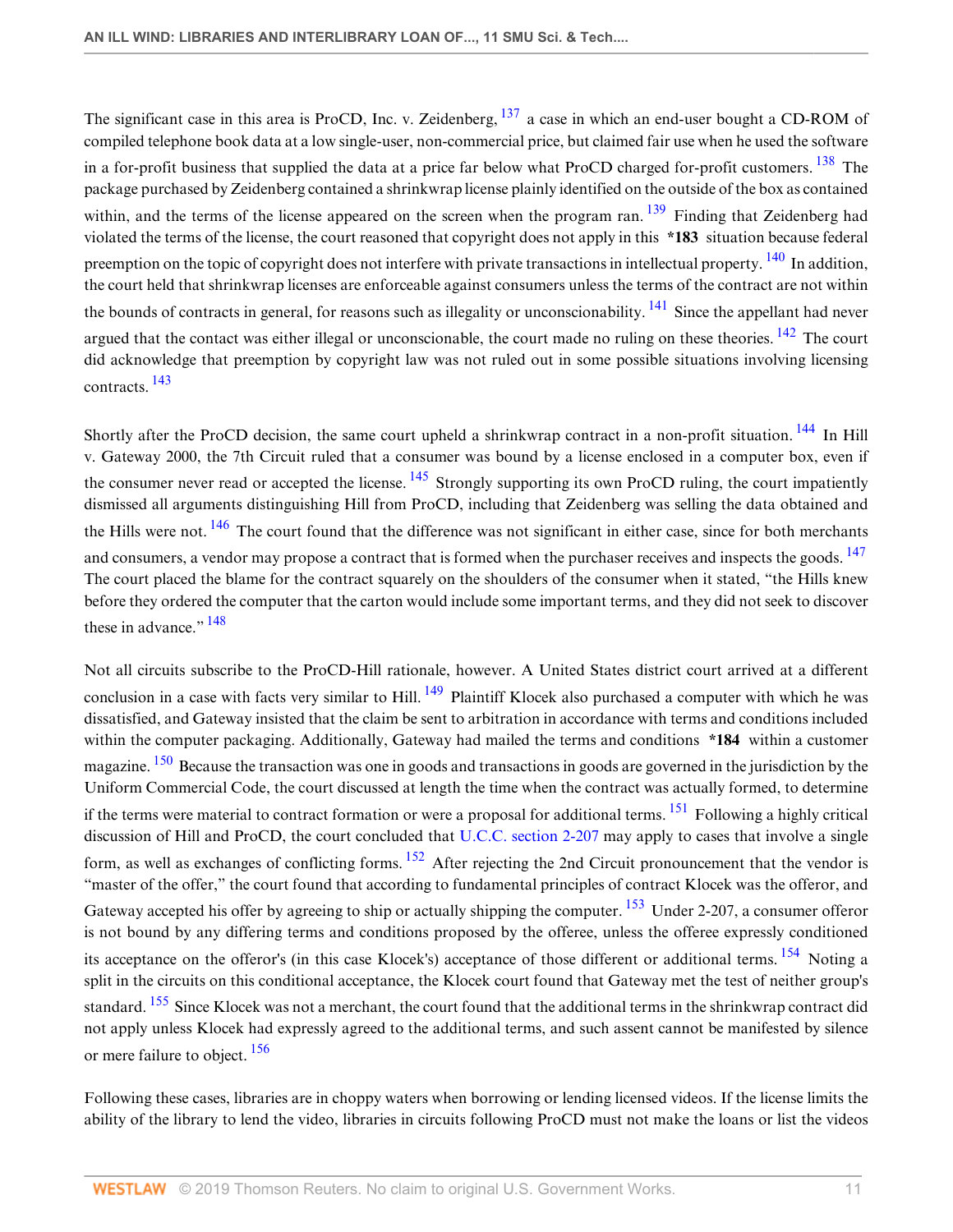in their catalogs, while libraries in circuits following Klocek may freely do both because the shrinkwrap license does not apply. A library requesting a video for a patron may need to determine in what circuits the libraries in its consortium reside before wasting time routing a request through those locations where shrinkwrap video licenses will be upheld. However, if a license may be considered a form of ownership for qualification under the first sale doctrine, the shrinkwrap license may be irrelevant if copyright law can preempt state contract law on this point, as indicated in ProCD. <sup>[157](#page-23-23)</sup>

# <span id="page-11-1"></span><span id="page-11-0"></span>**\*185** c. Ownership

<span id="page-11-4"></span><span id="page-11-3"></span><span id="page-11-2"></span>Essential to qualification for library first sale exemptions in audiovisuals is ownership of the items loaned. While Nimmer asserts that copyright owner objection to library circulation is unusual,  $^{158}$  $^{158}$  $^{158}$  the presence of shrinkwrap licenses restricting library circulation on a growing facet of library collections would counter that assumption. To qualify for a first sale doctrine defense, the "material ownership" of the copyrighted item must be transferred from the copyright owner. <sup>[159](#page-24-0)</sup> Nevertheless, the copyright owner retains all copyright rights except distribution once the material object has been transferred to another. <sup>[160](#page-24-1)</sup> "Transfer" of a copy, however, is not a clear concept. The Columbia Pictures Indus. v. Redd Horne case was the first significant case involving first sale and videocassettes  $^{161}$  $^{161}$  $^{161}$ . Finding that a video store offering in-store showings in cubicles had not transferred "material ownership" of the videos for the purposes of first sale, the court explained that the rental facility maintained dominion and control over the cassettes since they were not allowed to leave the premises and store personnel actually ran the tape players.  $\frac{162}{162}$  $\frac{162}{162}$  $\frac{162}{162}$  The court equated rental with "disposition" of the videocassette. <sup>[163](#page-24-4)</sup> If rental and leasing are similar in that both temporarily transfer possession to another, the Redd Horne holding would be favorable to library "ownership" of licensed video.

<span id="page-11-6"></span><span id="page-11-5"></span>In a case involving licensing of computer software, the Court of Appeals for the Federal Circuit, disagreed with a Ninth Circuit ruling holding that a licensee was not an "owner" for the purposes of § 117(a),  $^{164}$  $^{164}$  $^{164}$  a section of copyright law that permits an owner of a computer program to make or authorize making copies or adaptations as long as the copies or adaptations are essential to the use of the program.  $\frac{165}{105}$  $\frac{165}{105}$  $\frac{165}{105}$  The § 117 exemption bypasses the default § 106 limitations on reproduction and adaptation in much the same **\*186** way that the first sale doctrine limits the right of distribution. [166](#page-24-7) The court discussed the differences between ownership of a copyright and ownership of a copy:

<span id="page-11-11"></span><span id="page-11-10"></span><span id="page-11-9"></span><span id="page-11-8"></span><span id="page-11-7"></span>Plainly, a party who purchases copies of software from the copyright owner can hold a license under a copyright while still being an "owner" of a copy of the copyrighted software for purposes of § 117 [limiting rights of copyright owners of computer software]. We therefore do not adopt the Ninth Circuit's characterization of all licensees as non-owners. [167](#page-24-8)

The court ultimately found that the defendants in the case were not owners of this software because their licensing agreements "severely limit[ed] the rights of the [defendants] with respect to the . . . software in ways that are inconsistent with the rights normally enjoyed by owners of copies of software." <sup>[168](#page-24-9)</sup> The court relied on the specific wording in § 109 that discusses computer software and limits use in situations of direct or indirect commercial advantage using the term "person in possession" rather than "owner." <sup>[169](#page-24-10)</sup>

<span id="page-11-14"></span><span id="page-11-13"></span><span id="page-11-12"></span>A recent Second Circuit case examined the definition of "owner" in detail as part of an analysis of copyright infringement via misappropriation of computer software created by an outside developer. <sup>[170](#page-24-11)</sup> Delving into the legislative history of § 117, the court distinguished the initial proposed language "rightful possessor of a copy" from "owner."  $^{171}$  $^{171}$  $^{171}$  The court dismissed arguments that the term "owner" limits the rights under § 117 to those who possess title, by pointing out that "rightful possessor" could apply to a bailee, or others in temporary possession, probably too broad an interpretation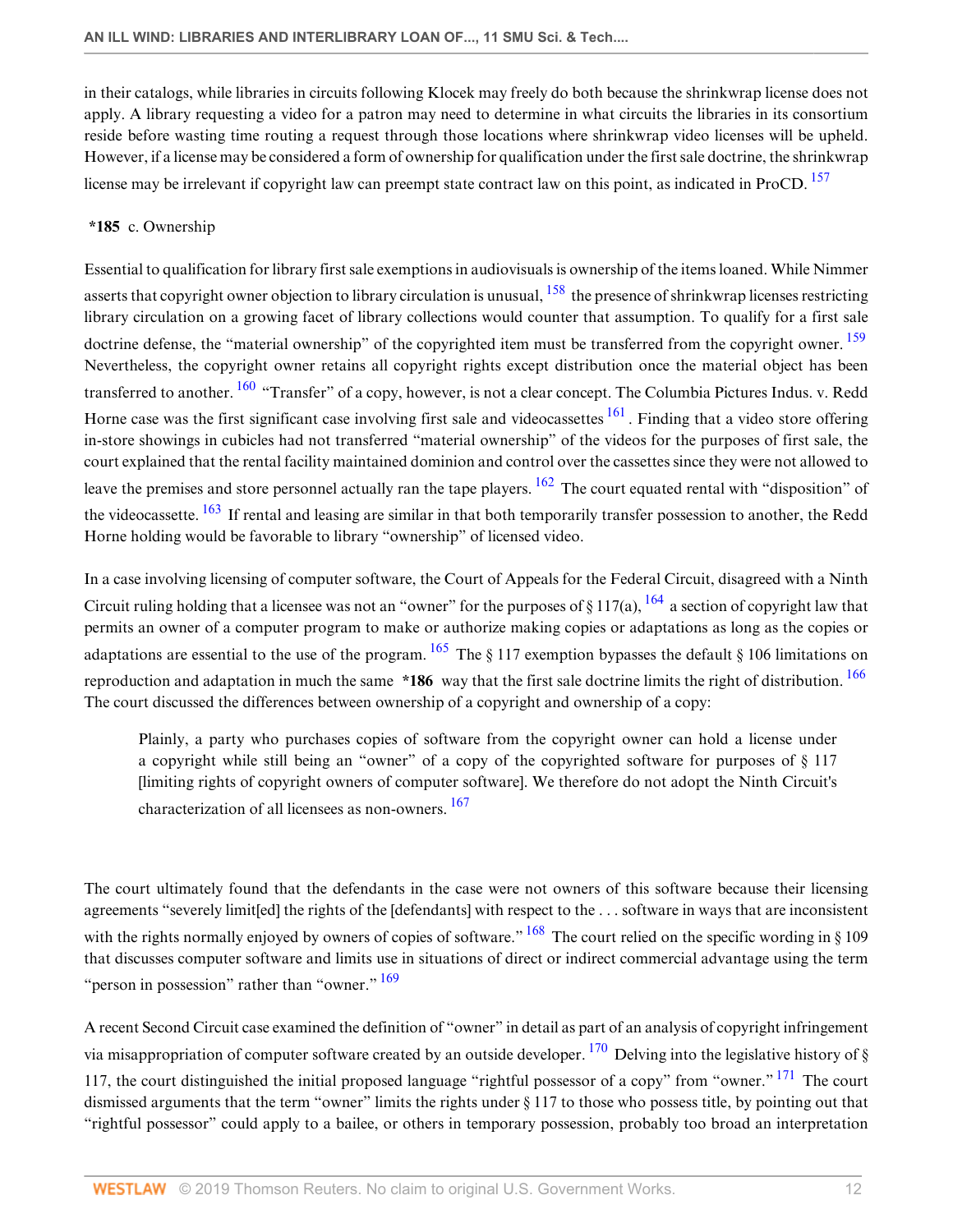<span id="page-12-4"></span><span id="page-12-3"></span><span id="page-12-2"></span><span id="page-12-1"></span><span id="page-12-0"></span>to suit Congress. <sup>[172](#page-24-13)</sup> The Krause court also noted that possession of formal title would likely be an inconsistency under state definitions of title possession that vary across the country.  $^{173}$  $^{173}$  $^{173}$  Citing Nimmer, the court noted that what constitutes ownership of a copy is subject to state law interpretation.  $174$  If such were the case, two identical uses in two different locales could result in \*187 widely differing legal results. <sup>[175](#page-24-16)</sup> The court concludes its analysis of ownership by declaring, "[t]he presence or absence of formal title may of course be a factor in this inquiry, but the absence of formal title may be outweighed by evidence that the possessor of the copy enjoys sufficiently broad rights over it to be sensibly considered its owner." <sup>[176](#page-24-17)</sup> The Titleserv court used factors such as paying substantial consideration for the programs, program customizations, the fact that the programs were stored on Titleserv's servers, and that Titleserv was free to discard or destroy its copies at any time to determine that Titleserv had sufficient "incidents of ownership" to satisfy the requirements of § 117.  $^{177}$  $^{177}$  $^{177}$  While ownership is key to the first sale defense, applying the Titleserv definition of ownership might mitigate in favor of allowing libraries limited interlibrary loan rights of licensed media.

#### <span id="page-12-5"></span>**V. A proposal to Reincorporate Public Access to Copyrighted Materials**

In looking at the issues of licensing and ownership, it becomes apparent that since computer software and database shrinkwrap licenses are upheld in the majority of circuits, and shrinkwrap licenses on audiovisual materials have crept into publisher-to-library transactions, if print publishers jump on the bandwagon there will be little opportunity for the general public to access materials beyond the collections of their local libraries. Even minimal uses, certainly within fair use, for which a library could not justify the expenditure of scarce resources can be prohibited when the possessing library is bound by license not to lend. This result was not the intent of the founding fathers in creating the copyright clause in the Constitution, nor was it within the mind of Congress when copyright law was last revised in 1976. In fact, library circulation was specifically reserved through special clauses in amendments to restrict rental of records and computer software. <sup>[178](#page-24-19)</sup> Interlibrary cooperation was reserved in the library exemptions in § 108. <sup>[179](#page-24-20)</sup> By using state contract law to bypass the constitutional and legislative intent of copyright, producers are employing their limited monopoly in an unlimited fashion.

#### <span id="page-12-7"></span><span id="page-12-6"></span>**A. Restrict the Protections to a Choice of Copyright or Contract, But Not Both**

<span id="page-12-9"></span><span id="page-12-8"></span>The expansion of take-it-or-leave-it licensing in audiovisuals has created a slippery slope of disregard for the constitutionally mandated foundation **\*188** of copyright law. The erosion of access rights by the application of shrinkwrap or clickwrap licensing, first to computer software, then to audiovisuals, and prospectively to print works, serves to reduce public access to works protected by copyright, and results in less scientific and educational uses of copyright protected materials in places where users cannot afford, personally or through their library proxies, to pay for information on a per-use basis. Clearly, through statutory application in a majority of the states, and federal directives to the Library of Congress and the National Library of Medicine, there is a general expectation that libraries will share the materials they hold. <sup>[180](#page-24-21)</sup> By allowing producers to protect themselves with the favorable aspects of copyright through federal law, and divest themselves of the unfavorable aspects of copyright law through state contract law, producers have effectively avoided the constitutional expectation of "promoting the progress of Science and the Useful Arts" in favor of a more lucrative model. This model radically tips the expected balance of the rights of the copyright owner with the rights of the copyright consumers in favor of the owners. They hold all the cards: they have the content, they control the market price, and they can refuse to allow a consumer to utilize the information in the work in the way the consumer needs to access the information. While patent owners possess similar rights, their rights exist for a small fraction of the rights of a copyright owner. <sup>[181](#page-24-22)</sup> Allowing a copyright owner to wield virtually unlimited rights in many cases for over a century under a combination of contract and copyright is contrary to the purpose and intent of copyright.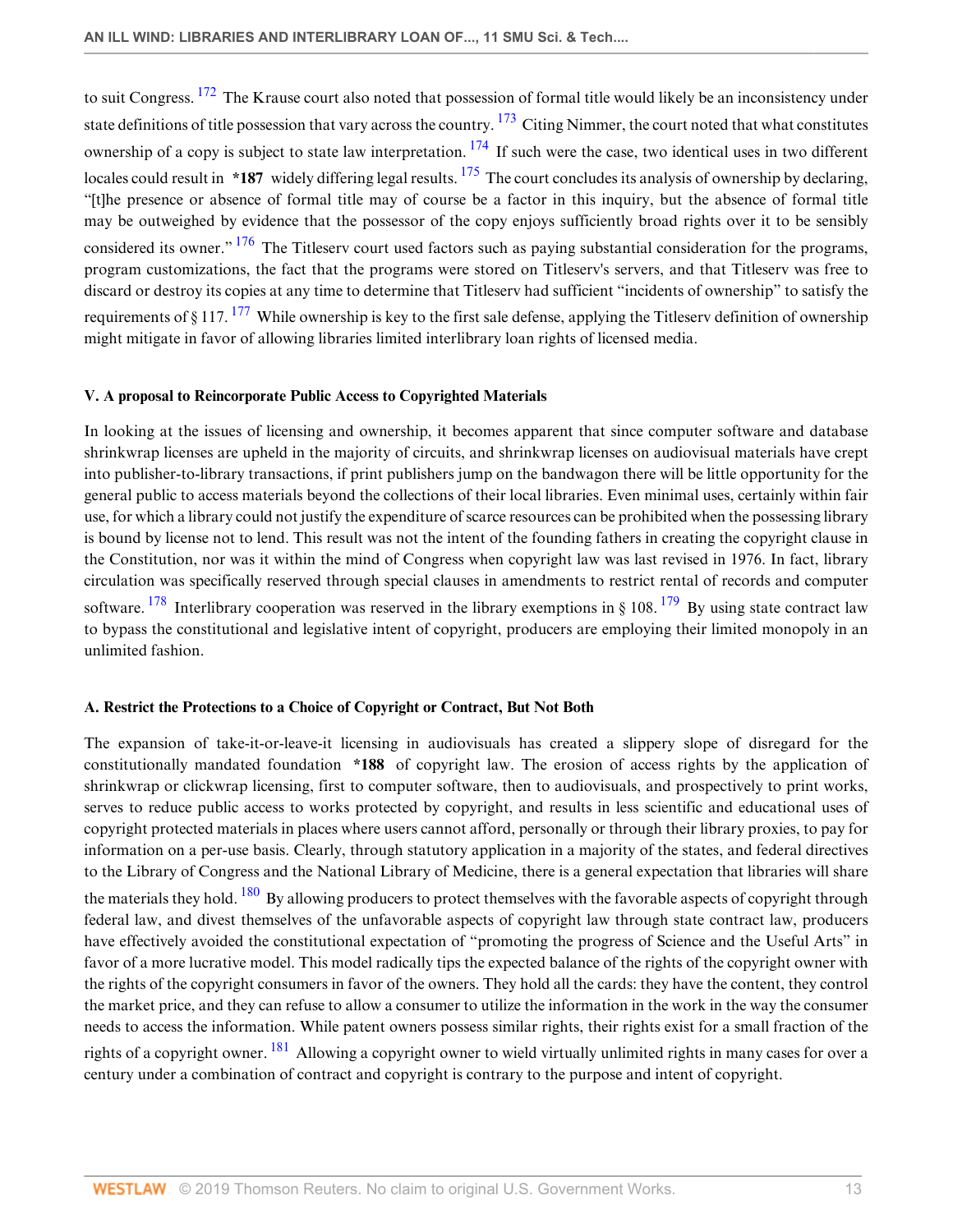There are several ways to serve both the right of the copyright owner to vend copies of a protected work and to allow public access to the information within in a manner that can serve the progress of science and the useful arts. To serve the public interest in this arena, enforcement of U.C.C. contracting rules in a way that would restrain a library from doing what libraries are statutorily bound to do could be statutorily limited, either through modification of state contract law or by action in federal copyright law such as has been applied to records and computer software lending of owned

<span id="page-13-0"></span>copies. <sup>[182](#page-24-23)</sup> Recommendations similar to the CONTU suggestions affecting photocopying and lending of print materials could be applied to physical lending of audiovisuals. Alternatively, the § 109 first sale provisions could be easily amended to accomplish the same purpose. As a radical solution, producers could be offered a choice to protect their works through state law contracting, or through federal law copyright protection, but not both. With federal copyright law protection would come the obligation to allow reasonable public access under first sale. Under the contract law option, courts would apply [U.C.C. § 2-207](http://www.westlaw.com/Link/Document/FullText?findType=L&pubNum=1002112&cite=ULUCCS2-207&originatingDoc=I240e9bb7137211deb055de4196f001f3&refType=LQ&originationContext=document&vr=3.0&rs=cblt1.0&transitionType=DocumentItem&contextData=(sc.Default)) to transactions between libraries and suppliers in a way that **\*189** makes sense based on historical purchasing patterns. The succeeding sections will address each option, in turn.

#### **B. Section 108 Adjustments**

<span id="page-13-2"></span><span id="page-13-1"></span>Subsection (i) of § 108 generally removes audiovisuals (except news reports) from the reproduction and distribution permissions of the section. <sup>[183](#page-25-0)</sup> Subsections (b) (making preservation copies of unpublished works for off-site storage), (c) (making preservation copies of published works in obsolete formats), and (h) (making copies of out-of-print works in the last 20 years of their copyright term) do apply to audiovisual materials, but are not significant in an interlibrary loan analysis. <sup>[184](#page-25-1)</sup> To enable § 108 to permit audiovisual interlibrary loan under the same rules as print works, revision would be required for sections (a) and (i). Currently, subsection (a) limits the scope of § 108 to reproduction and distribution of that same copy. There is no independent permission to distribute original works under interlibrary loan agreements apart from the general provisions of first sale. Modification of subsection (a) to say (new text in italics): ". . . to distribute such copy or phonorecord, or to loan the original, under the conditions specified by this section, . . ." would put interlibrary lending under the same restrictions as photocopying for interlibrary loan. To complete the textual adjustment, subsection (i) would need to remove the reference to audiovisual works as exempt from the provisions of  $\S$  (a). Essentially this would apply the CONTU guidelines to physical interlibrary lending of audiovisuals.<sup>[185](#page-25-2)</sup>

<span id="page-13-4"></span><span id="page-13-3"></span>By restricting interlibrary lending of audiovisual originals to the limits imposed by CONTU, typical loans of audiovisuals could be accomplished without depriving producers of outright sales or licenses, a hallmark of the "such aggregate quantities as to substitute for . . . purchase of such work."  $186$  The process of maintaining ILL records is already in place in consortium libraries, and if differing aggregate amounts or coverage periods should be agreed, adapting to the process would require minimal disruption of services and staff. Situations that would meet a CONTU-like requirement would include libraries that must preview a video before purchase but the producer does not allow previews. The prospective purchaser could borrow a copy from an interlibrary loan partner to make the assessment as long as the requesting library has not met its yearly quota of requests for that particular title. In this case, the producer might make an additional sale because of the interlibrary loan, or would not lose a sale if the prospective purchaser found the material to be inappropriate for their projected needs since the sale would not take place in that event, anyway. Additionally, if the requesting library **\*190** has exceeded its yearly allotment, the library would need to purchase a copy of the video or make some licensing arrangement.

Another type of loan appropriate under this rule modification could be a medical researcher who is preparing a paper on surgical techniques. Often, surgeons document evolving surgical techniques via video. Without access to the video program, the researcher might not be able to complete a full assessment of the state of the art, but that school might not have further use for a potentially very expensive video of doubtful use to others in its community. Since the library would not otherwise purchase the video, no actual sale is lost, yet the progress of science is advanced by access to the information contained within the video. Sometimes a library finds they have repeated need for a given program and must request it multiple times. Just as with non-periodical print works addressed in the CONTU guidelines, when a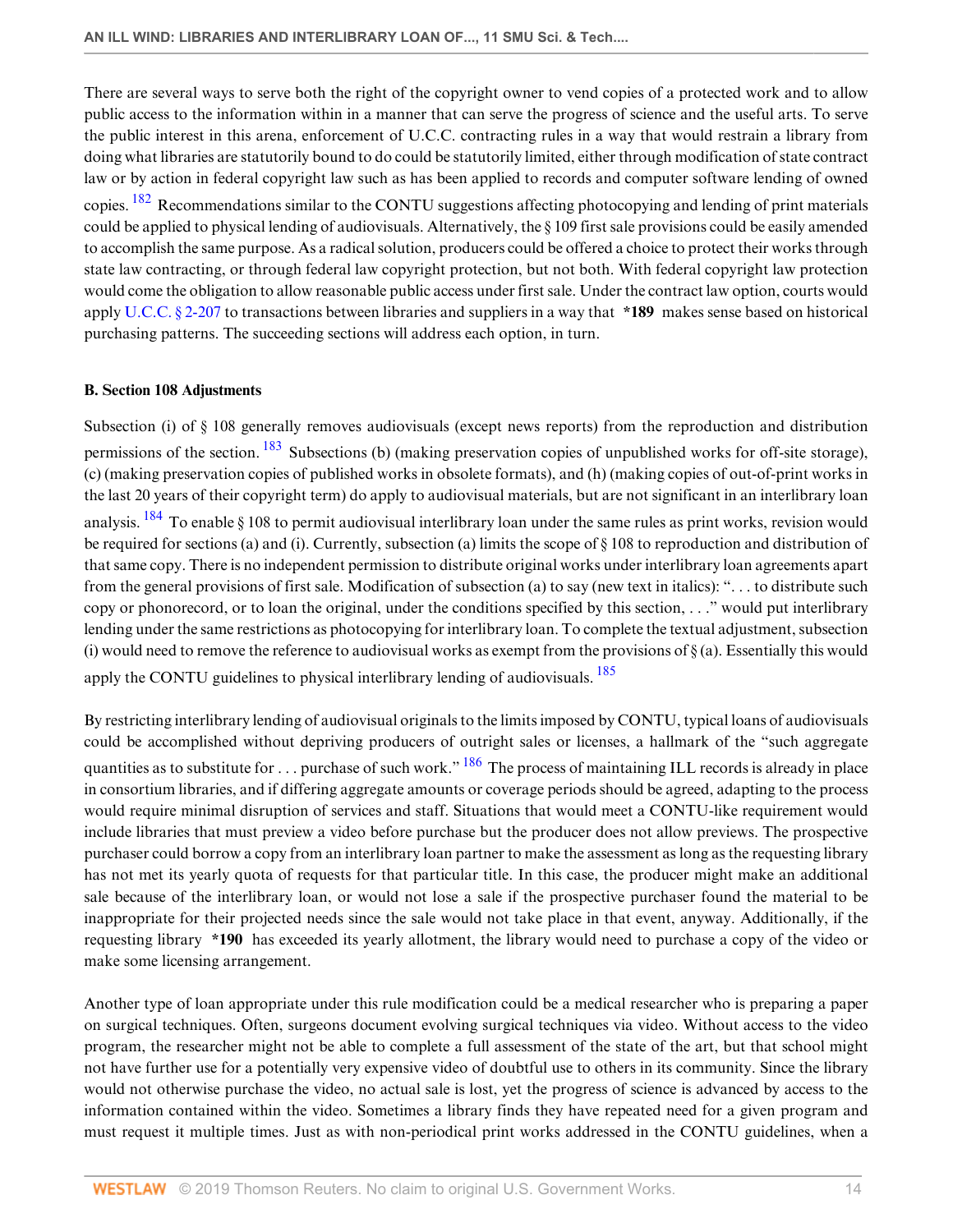<span id="page-14-0"></span>trigger point is reached, the requesting library would be expected to purchase a copy of the program or pay a licensing fee. Full implementation of audiovisual ILL provisions would necessitate adjustments to the CONTU guidelines to add audiovisuals to the recordkeeping mandates. The American Library Association in 1998 drafted a set of guidelines that would cover interlending of audiovisuals,  $^{187}$  $^{187}$  $^{187}$  but the advent of licensing rather than sale made the guidelines moot as far as most video was concerned. The guidelines could be a starting point in discussions on limits and responsibilities of parties since they differ from the CONTU assignment of similar terms. <sup>[188](#page-25-5)</sup>

<span id="page-14-4"></span><span id="page-14-3"></span><span id="page-14-2"></span><span id="page-14-1"></span>Currently the Register of Copyright has appointed a committee on revisions to § 108 in light of changes wrought by the Digital Millennium Copyright Act (DMCA). <sup>[189](#page-25-6)</sup> Library participants are primarily concentrating on the copying provisions of § 108 related to digital materials as regulated through the DMCA, however they acknowledge that the provisions of § 108(i) are not adequate to deal with multimedia materials such as books that contain supplementary materials on CD.  $190$  For example, the book may be available for interlibrary loan under first sale doctrine, but the software CD enclosed in the book may be restricted from circulation by clickwrap license. Nevertheless, the response documents primarily discuss various means of copying to accomplish interlibrary loan rather than the simple physical lending that is **\*[191](#page-25-8)** prohibited by license in audiovisuals.  $\frac{191}{2}$  The library groups ultimately recommend deletion of subsection (i),  $\frac{192}{192}$  $\frac{192}{192}$  $\frac{192}{192}$  the effect of which would not harm the proposed adjustments in subsection (a), supra, since they will accommodate physical lending of all formats. Removing subsection (i) in its current state would heighten the fears of content owners that libraries would engage in wholesale copying of video materials. Since many libraries don't loan video out of fear of loss or damage, allowing loans of copies would likely not find any support from producers.

# <span id="page-14-5"></span>**C. Section 109 Adjustments**

<span id="page-14-8"></span><span id="page-14-7"></span><span id="page-14-6"></span>A statutory adjustment to the  $\S$  109 first sale doctrine could accomplish the same goal - to permit non-profit interlibrary lending of audiovisuals - if Congress prefers to maintain § 108 to govern copying for interlibrary loan and direct patron requests. Subsection (b)(1)(A) incorporates the Computer Software Rental Amendment Act and the Record Rental Amendment Act into the first sale doctrine. <sup>[193](#page-25-10)</sup> Both acts restrict the rental, disposal, or lending of those media by lawful owners/possessors of copies if there is "direct or indirect commercial advantage." <sup>[194](#page-25-11)</sup> The subsection specifically precludes action against a non-profit library or non-profit educational institution for rental, lease or loan of records the organization owns.  $195$  Also included in this subsection is a provision permitting a non-profit library or non-profit educational institution to transfer possession of a lawfully made copy of a computer program from one non-profit educational institution to another, or to its faculty, staff, or students, by clarifying that such transfer does not meet the definition of "rental, lease, or lending for direct or indirect commercial purposes" as defined in that subsection. <sup>[196](#page-25-13)</sup> The text differentiates between the "owner" of a record and a "person in possession of a particular copy" of a computer program, <sup>[197](#page-25-14)</sup> implying that since most computer programs are licensed and not sold, mere possession of a lawful copy is sufficient to qualify for the protections of the section. A similar application to audiovisuals could release videos for physical ILL.

<span id="page-14-10"></span>By adding "audiovisual" to the section relating to computer programs, analog and digital video would be available for lending in the same way computer programs are exempt under this section. To assuage the fears of **\*192** computer copyright owners, a subsection addresses specific notifications a lending institution must affix to the software packaging before loan. The relevant portion of § 109 reads:

<span id="page-14-9"></span>(2)(A) Nothing in this subsection shall apply to the lending of a computer program for nonprofit purposes by a nonprofit library, if each copy of a computer program which is lent by such library has affixed to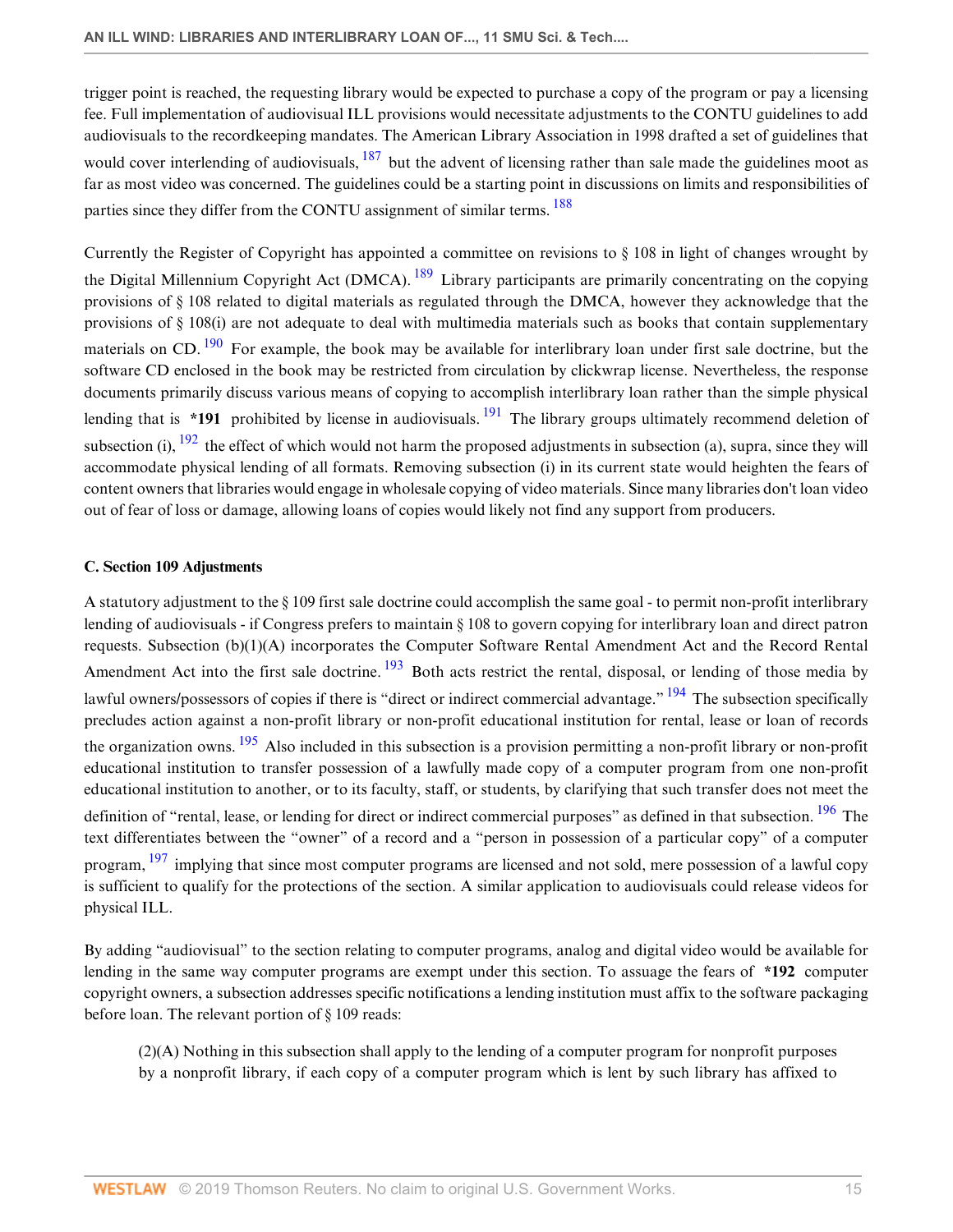<span id="page-15-0"></span>the packaging containing the program a warning of copyright in accordance with requirements that the Register of Copyrights shall prescribe by regulation. <sup>[198](#page-25-15)</sup>

To accommodate the interlibrary lending of audiovisuals under this subsection, adding "or audiovisual" after "computer" would require a similar notification to patrons not to retain or copy the material loaned. Much the same as the self-service copying provision of  $\S 108(f)$ , if the library notifies the patron of the need for caution in using copyright protected works through the affixed notices, the library would not be responsible for end-user copyright infringement.

# **D. Clarification of "Ownership" for Purposes of First Sale**

Along with the adjustments to § 109(b)(1)(A) and (b)(2)(A), clarification of the requirements of "owner" under the first sale doctrine would significantly ease the burden of libraries pulled in two directions by license and state or federal statutory mandate. Section 109 clearly defends the need of libraries to perform the public access function inherent in copyright when it directs the Register of Copyright to report on the effect of the Computer Software Rental Amendments

<span id="page-15-1"></span>Act on the rights of copyright owners "while providing non-profit libraries the capability to fulfill their function." <sup>[199](#page-25-16)</sup> Key to the issue is the concept of ownership sufficient to qualify for the protections of the first sale doctrine, for without that ability libraries have no function to fulfill. The discrepancy between enforceable shrinkwrap licenses as interpreted

<span id="page-15-3"></span><span id="page-15-2"></span>in the 7th Circuit  $200$  and those held unenforceable in the 5th and 10th Circuits,  $201$  results in conflicting standards regarding ownership. Conflicting standards result in fractured understanding of legal expectations ("Can we claim first sale or not?") A clear definition of ownership established either through the Supreme Court, or through an amendment to copyright law, would make enforcement of and compliance with current law a **\*193** more predictable situation. Incorporating a Titleserv type definition of ownership into the law, in which functional ownership is adequate to garner the protections of first sale, would establish sufficient rights for libraries to support education and individual research

while preventing casual possessors such as bailees from having "sufficient incidents of ownership"  $202$  to qualify for the same protections. The inherent frustrations of ILL, such as pass-through expense and significant delay in receiving material, will weed out those who seek a quick copy in favor of those who honestly seek the information contained within the audiovisual material.

In the first Supreme Court case involving the first sale doctrine, Bobbs-Merrill v. Straus, Justice Day in writing for the Court comments:

<span id="page-15-5"></span><span id="page-15-4"></span>The copyright statutes ought to be reasonably construed, with a view to effecting the purposes intended by Congress. They ought not to be unduly extended by judicial construction to include privileges not intended to be conferred, nor so narrowly construed as to deprive those entitled to their benefit of the rights Congress intended to grant. [203](#page-25-20)

<span id="page-15-6"></span>Limiting "ownership" of video to those who hold title to the physical entity so that content owners may employ common law contract to avoid the statutory doctrines of fair use and first sale deprives the general public of access to a substantial body of information that would further the constitutional purpose of copyright law. Justice Day reiterates that purpose when he describes the title of the first copyright act, passed during the first session of Congress in 1790: "An Act for the Encouragement of Learning  $\ldots$   $\frac{204}{1}$  $\frac{204}{1}$  $\frac{204}{1}$  If ownership is construed to eliminate first sale and/or fair use through common law contract principles in non-negotiable licensing, libraries as we know them will no longer be the institutions of learning upon which many in society depend.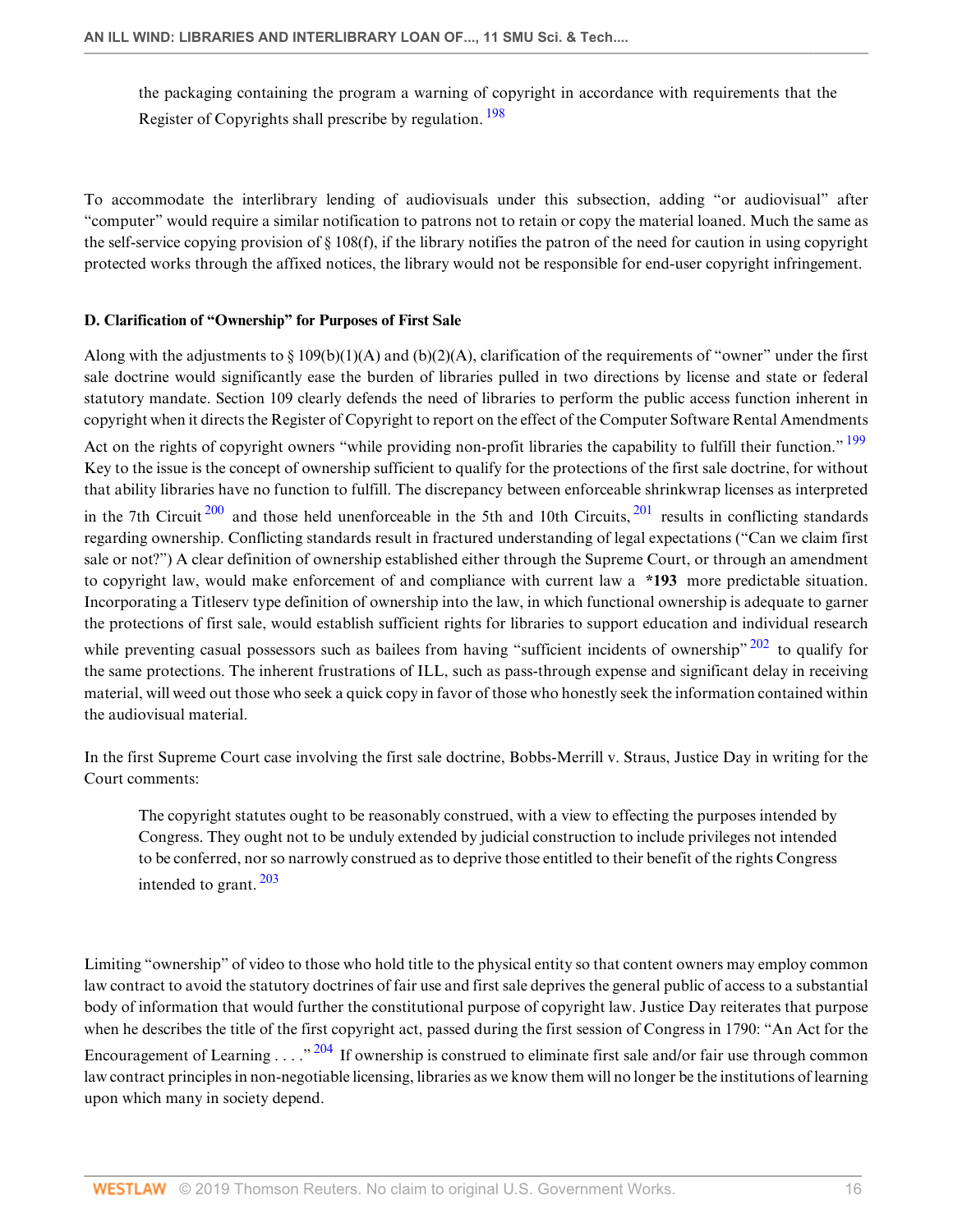# **VI. Conclusion**

<span id="page-16-6"></span><span id="page-16-5"></span><span id="page-16-4"></span>In providing print and audiovisual resources to their patrons at little or no cost, non-profit libraries support education from cradle to grave.  $205$  Congress and the courts recognized the value and power of libraries and interlibrary sharing by enacting and enforcing statutory provisions to protect ILL from the self-serving attempts of copyright owners to achieve absolute power over their works. Justice Souter acknowledged the ubiquity of ILL in his dissent in United States v. Am. Library Ass'n: "Among other things, the plurality's reasoning ignores the widespread utilization of interlibrary loan systems. **\*194** With interlibrary loan, virtually any [material] is effectively made available to a library's patrons."<sup>[206](#page-26-0)</sup> When content owners retain "limitless and unconditional copyrights, the information flowing fluidly through the 'fountains of fair use' that non-profit libraries represent will quickly evaporate."  $207$  Allowing content owners effectively to invalidate a carefully tailored and balanced scheme of federal copyright protections through unilaterally imposed and frequently undisclosed licenses on computer software, audiovisuals, and potentially even books means that public access to information is at the whim of those who own the copyright in the expression. Through licensing, content owners can literally obliterate fair use of the ideas and information--both held to be unprotectable by copyright-- contained within. Clickwrap and shrinkwrap licenses may be unnoticed or discarded in unpacking, and libraries may find themselves violating contracts totally unknown to them. Smaller, poorer libraries and their constituencies will fall further behind when content owners reclaim works after a term of years, or decide to charge for information on a per use model that the libraries's budgets cannot afford. They will have no choice but to drop access to these materials. Without the ability to borrow physical copies of materials under a first sale rationale from other library partners, despite the costs and delays, the digital divide will become a chasm of vast proportions, separating the information haves from the have-nots. A slippery slope of licensing accelerates greed as it expands from computer software, to audiovisuals, to books, and it threatens the constitutional grounds for the existence of copyright. State licensing laws nibble, then gulp, their way through their encroachment into federal areas.

By balancing the equities now, some semblance of equilibrium may be restored. Libraries that would never have purchased a given audiovisual item can borrow that item for a requesting patron. If the library exceeds minimal ILL limits, it would pay royalties or purchase the materials, in the same manner that has worked successfully for paper copies for almost thirty years. Libraries were trusted with the duty to accurately record and report their ILL transactions in print, and the process works effectively. The same can apply to audiovisual materials in which is recorded so much of our modern record of achievement. With appropriate adjustments, copyright law can accommodate both information creators and information consumers, but there must be a fair and open understanding of the needs of both sides of the transaction, and a view that extends beyond the pockets of the copyright owners.

# Footnotes

- <span id="page-16-0"></span>[a1](#page-0-0) Carol Simpson is a May 2008 candidate for Juris Doctor at Southern Methodist University Dedman School of Law.
- <span id="page-16-1"></span>[1](#page-0-1) Interlibrary loan may be defined as: "... the sharing of materials among libraries, be they across town or across the globe. It is a service that provides access to the collections of libraries throughout the world. Interlibrary Loan service is primarily conducted library-to-library, on behalf of the patron (a mediated service).... Interlibrary Loan provides access to materials not held in or otherwise unavailable from a library's collection.... Interlibrary Loan comprises two parts: Borrowing and Lending, and two parties: the borrowing, or requesting library, and the lending, or responding library. Most libraries function as both borrowers and lenders." Andrew Hilyer, What is Interlibrary Loan?, 13 Journal of Interlibrary Loan, Document Delivery & Information Supply, No. 1/2 2002, at 1, 2.
- <span id="page-16-2"></span>[2](#page-0-2) Association of Research Libraries: Fair Use Legislation, http:// www.arl.org/pp/ppcopyright/fairuse/index.shtml (last visited Feb. 4, 2007).
- <span id="page-16-3"></span> $3 \text{ U.S. Const. art. I, § 8, cl. 8.}$  $3 \text{ U.S. Const. art. I, § 8, cl. 8.}$  $3 \text{ U.S. Const. art. I, § 8, cl. 8.}$  $3 \text{ U.S. Const. art. I, § 8, cl. 8.}$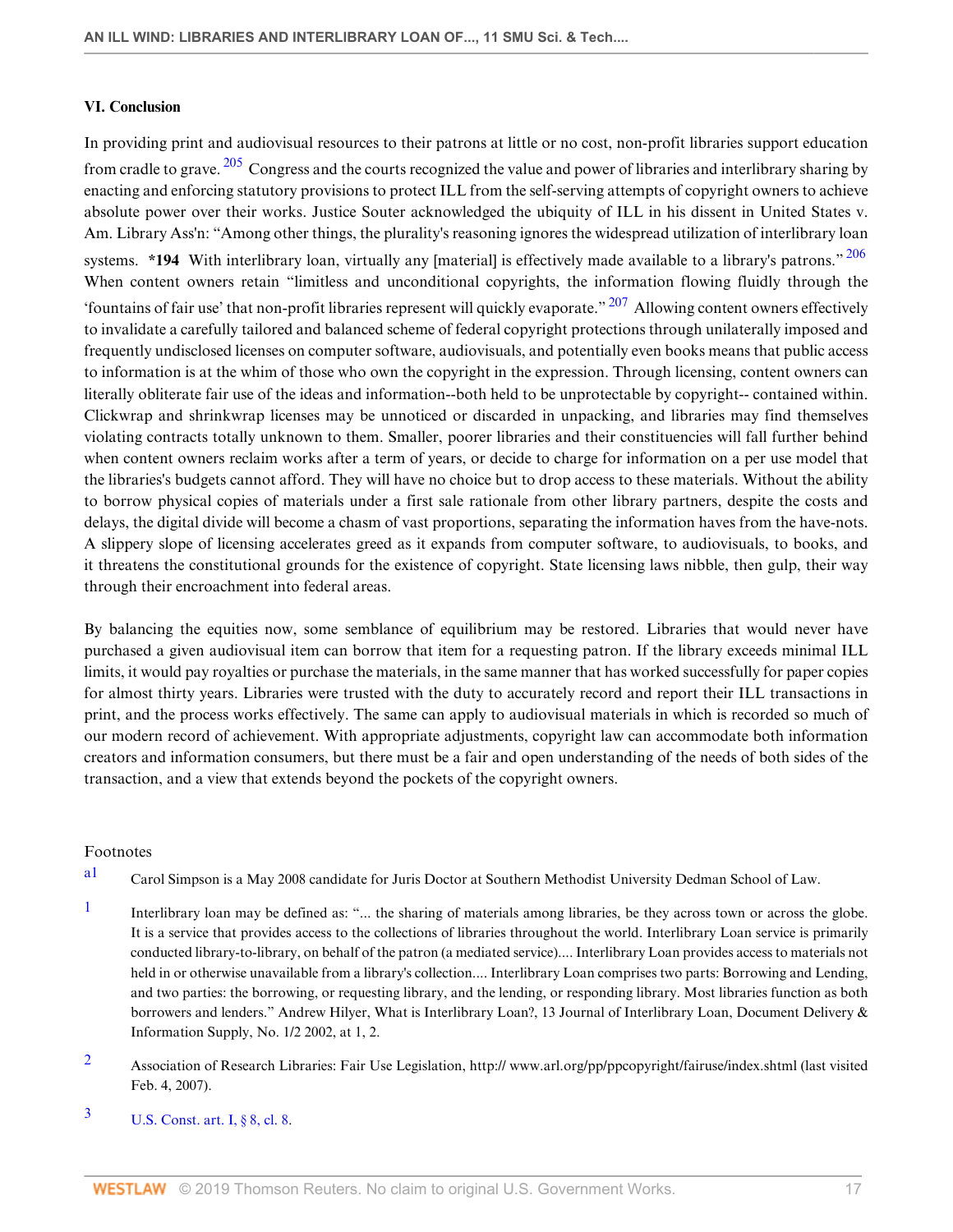- <span id="page-17-0"></span>[4](#page-0-4) Laura N. Gasaway, The New Access Right and Its Impact on Libraries and Library Users, 10 J. Intell. Prop. L. 269, 272 (2003).
- <span id="page-17-1"></span>[5](#page-0-5) Id.
- <span id="page-17-2"></span>[6](#page-0-6) Id.
- - [17 U.S.C.A. § 106](http://www.westlaw.com/Link/Document/FullText?findType=L&pubNum=1000546&cite=17USCAS106&originatingDoc=I240e9bb7137211deb055de4196f001f3&refType=LQ&originationContext=document&vr=3.0&rs=cblt1.0&transitionType=DocumentItem&contextData=(sc.Default)). (West 2007).
- <span id="page-17-4"></span>[8](#page-1-0) Id.

<span id="page-17-3"></span>[7](#page-0-7)

<span id="page-17-5"></span>[9](#page-1-1)

[Campbell v. Acuff-Rose Music, Inc., 510 U.S. 569, 575 \(1994\)](http://www.westlaw.com/Link/Document/FullText?findType=Y&serNum=1994058334&pubNum=0000780&originatingDoc=I240e9bb7137211deb055de4196f001f3&refType=RP&fi=co_pp_sp_780_575&originationContext=document&vr=3.0&rs=cblt1.0&transitionType=DocumentItem&contextData=(sc.Default)#co_pp_sp_780_575) (declaring that some degree of fair use historically has been applied as fundame[ntal](https://1.next.westlaw.com/Link/RelatedInformation/Flag?documentGuid=NF1D8D4B0865C11E4ADECF9649E758D83&transitionType=InlineKeyCiteFlags&originationContext=docHeaderFlag&contextData=(sc.Default) ) to the basic purpose of copyright law). Limitations on the rights of copyright holders are established

in [17 U.S.C. §§ 107](http://www.westlaw.com/Link/Document/FullText?findType=L&pubNum=1000546&cite=17USCAS107&originatingDoc=I240e9bb7137211deb055de4196f001f3&refType=LQ&originationContext=document&vr=3.0&rs=cblt1.0&transitionType=DocumentItem&contextData=(sc.Default)). [122,](http://www.westlaw.com/Link/Document/FullText?findType=L&pubNum=1000546&cite=17USCAS122&originatingDoc=I240e9bb7137211deb055de4196f001f3&refType=LQ&originationContext=document&vr=3.0&rs=cblt1.0&transitionType=DocumentItem&contextData=(sc.Default)) and include such exceptions to a copyright holder's rights as fair use, library exemptions and the doctrine of first sale.

<span id="page-17-6"></span>[10](#page-1-2)

<span id="page-17-10"></span>[14](#page-1-6)

<span id="page-17-14"></span>[18](#page-1-10)

**[17 U.S.C.S. § 109 \(LexisNexis 2006\).](http://www.westlaw.com/Link/Document/FullText?findType=L&pubNum=1000546&cite=17USCAS109&originatingDoc=I240e9bb7137211deb055de4196f001f3&refType=LQ&originationContext=document&vr=3.0&rs=cblt1.0&transitionType=DocumentItem&contextData=(sc.Default))** 

<span id="page-17-7"></span>[11](#page-1-3) [Walt Disney Productions v. Basmajian, 600 F. Supp. 439, 442 \(D.C.N.Y. 1084\)](http://www.westlaw.com/Link/Document/FullText?findType=Y&serNum=1985104067&pubNum=0000345&originatingDoc=I240e9bb7137211deb055de4196f001f3&refType=RP&fi=co_pp_sp_345_442&originationContext=document&vr=3.0&rs=cblt1.0&transitionType=DocumentItem&contextData=(sc.Default)#co_pp_sp_345_442) (holding that animation cels given to an animator during the course of his employment could be sold by the recipient over the objection of the copyright owner). But

see [Adobe Systems, Inc. v. Stargate Software, Inc., 216 F. Supp. 2d 1051, 1054 \(N.D. Cal. 2002\)](http://www.westlaw.com/Link/Document/FullText?findType=Y&serNum=2002534225&pubNum=0004637&originatingDoc=I240e9bb7137211deb055de4196f001f3&refType=RP&fi=co_pp_sp_4637_1054&originationContext=document&vr=3.0&rs=cblt1.0&transitionType=DocumentItem&contextData=(sc.Default)#co_pp_sp_4637_1054) (holding that computer software whose possession but not ownership had been transferred was not subject to first sale doctrine).

- <span id="page-17-8"></span>[12](#page-1-4) [Basmajian, 600 F. Supp. at 442](http://www.westlaw.com/Link/Document/FullText?findType=Y&serNum=1985104067&pubNum=0000345&originatingDoc=I240e9bb7137211deb055de4196f001f3&refType=RP&fi=co_pp_sp_345_442&originationContext=document&vr=3.0&rs=cblt1.0&transitionType=DocumentItem&contextData=(sc.Default)#co_pp_sp_345_442).
- <span id="page-17-9"></span>[13](#page-1-5) R. Anthony Reese, [The First Sale Doctrine in the Era of Digital Networks, 44 B.C. L. Rev. 577, 579 \(2003\).](http://www.westlaw.com/Link/Document/FullText?findType=Y&serNum=0294619541&pubNum=0001101&originatingDoc=I240e9bb7137211deb055de4196f001f3&refType=LR&fi=co_pp_sp_1101_579&originationContext=document&vr=3.0&rs=cblt1.0&transitionType=DocumentItem&contextData=(sc.Default)#co_pp_sp_1101_579)

[Hotaling v. Church of Jesus Christ of Latter Day Saints, 118 F.3d 199, 201 \(4th Cir. 1997\)](http://www.westlaw.com/Link/Document/FullText?findType=Y&serNum=1997137557&pubNum=0000506&originatingDoc=I240e9bb7137211deb055de4196f001f3&refType=RP&fi=co_pp_sp_506_201&originationContext=document&vr=3.0&rs=cblt1.0&transitionType=DocumentItem&contextData=(sc.Default)#co_pp_sp_506_201) (holding that a library that puts a work into its collection distributes the copy to the general public).

- <span id="page-17-11"></span>[15](#page-1-7) Reese, supra note 13, at 588.
- <span id="page-17-12"></span>[16](#page-1-8) [Stewart v. Abend, 495 U.S. 207, 228 \(1990\)](http://www.westlaw.com/Link/Document/FullText?findType=Y&serNum=1990067423&pubNum=0000780&originatingDoc=I240e9bb7137211deb055de4196f001f3&refType=RP&fi=co_pp_sp_780_228&originationContext=document&vr=3.0&rs=cblt1.0&transitionType=DocumentItem&contextData=(sc.Default)#co_pp_sp_780_228).
- <span id="page-17-13"></span>[17](#page-1-9) Reese, supra, note 13, at 584.
- [17 U.S.C.A. § 201\(d\)\(2\)](http://www.westlaw.com/Link/Document/FullText?findType=L&pubNum=1000546&cite=17USCAS201&originatingDoc=I240e9bb7137211deb055de4196f001f3&refType=RB&originationContext=document&vr=3.0&rs=cblt1.0&transitionType=DocumentItem&contextData=(sc.Default)#co_pp_4be3000003be5) (West 2007). "Any of the exclusive rights comprised in a copyright, including any subdivision of any of the rights specified by  $\frac{8}{9}$  106, may be transferred ... and owned separately. The owner of any particular exclusive right is entitled, to the extent of that right, to all of the protection and remedies accorded to the copyright owner by this title."
- <span id="page-17-15"></span>[19](#page-1-11) Gasaway, supra note 4, at 272.
- <span id="page-17-16"></span>[20](#page-1-12) See, generally, Linton Weeks, Pat Schroeder's New Chapter, The Washington Post, February 7, 2001 at C1, available at http:// www.washingtonpost.com/ac2/wp-dyn/A36584-2001Feb7.
- <span id="page-17-17"></span>[21](#page-1-13) Id.

<span id="page-17-18"></span>[22](#page-1-14)

- [Bobbs-Merrill Co. v. Straus, 210 U.S. 339, 350 \(1908\)](http://www.westlaw.com/Link/Document/FullText?findType=Y&serNum=1908100341&pubNum=0000780&originatingDoc=I240e9bb7137211deb055de4196f001f3&refType=RP&fi=co_pp_sp_780_350&originationContext=document&vr=3.0&rs=cblt1.0&transitionType=DocumentItem&contextData=(sc.Default)#co_pp_sp_780_350). This case, considered the harbinger of first sale doctrine, held that copyright law cannot restrict alienation of protected property in the absence of privity of contract.
- <span id="page-17-19"></span>[23](#page-1-15) The Copyright Act of 1909 only controlled the right to vend a work, and not to loan it, so publishers could not prevent libraries from loaning any purchased work.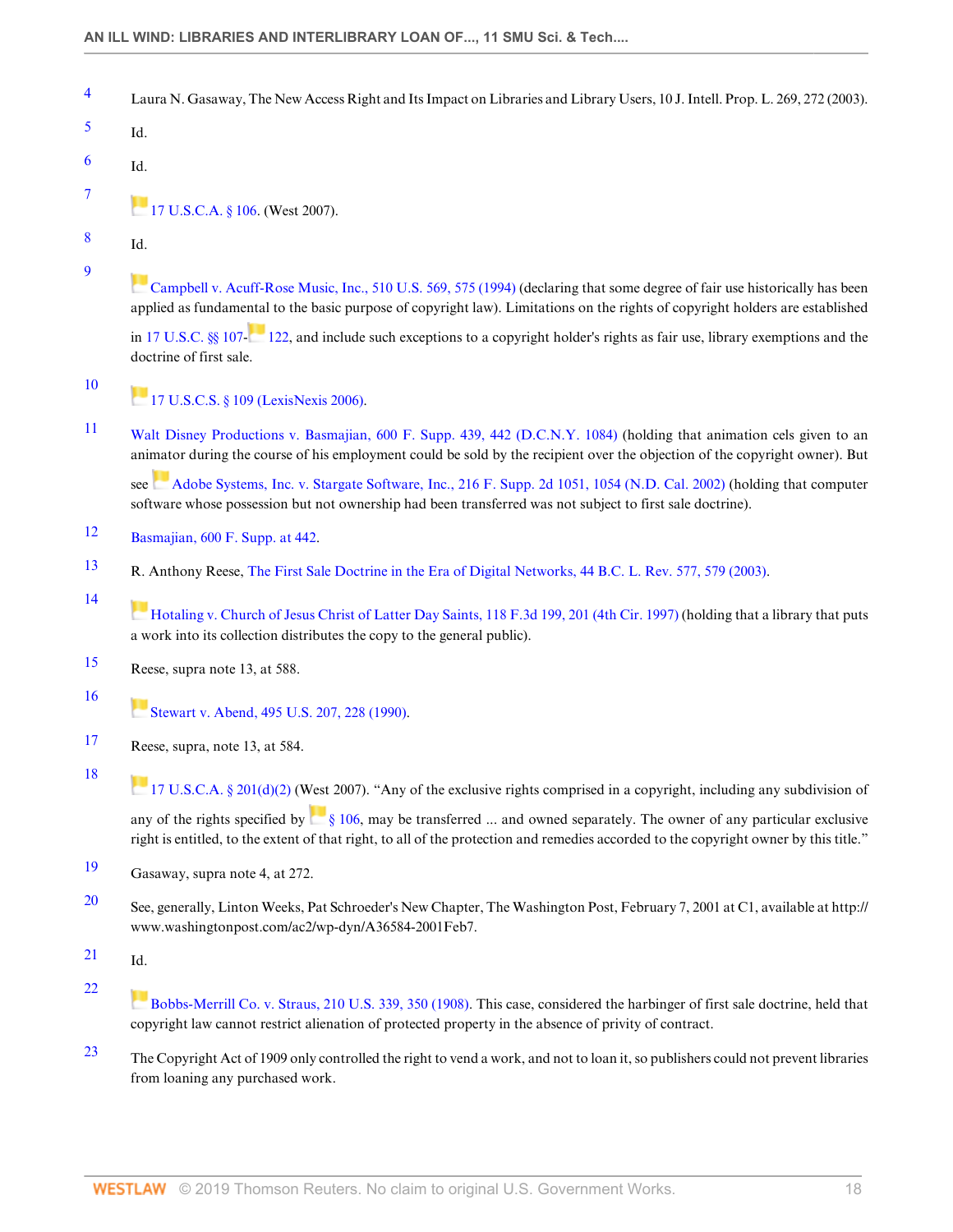- <span id="page-18-0"></span>[24](#page-1-16) Arnold Lutzger, Inter-library Lending and Online School System Union Catalogs: A Lesson in Copyright Liability, 19 AIME News, Fall 2005, at 1, 1-2.
- <span id="page-18-1"></span>[25](#page-1-17) Posting of Chuck Hamaker to http://www.library.yale.edu/~ llicense/ListArchives/0204/msg00082.html (Apr. 24, 2002, 6:33AM) (discussing the problems a library has with hidden licensing).
- <span id="page-18-2"></span>[26](#page-1-18) See, e.g., Student Home Learning System, http://home.fog-ware.com/products/educational/ student\_home\_learningsystem.htm (last visited Feb. 16, 2007) (indicating no sales to schools or libraries); Affluenza: The All-consuming Epidemic, http://www.simpleliving.org/~ simpleli/osCommerce/catalog/product\_info.php? cPath=40&products\_id=673 (last visited Feb. 16, 2007) (indicating no sales to libraries).
- <span id="page-18-3"></span>[27](#page-1-19) Lutzger, supra note 24, at 2.
- <span id="page-18-4"></span>[28](#page-2-0) Janet Brennan Croft, Interlibrary Loan and Licensing: Tools for Proactive Contract Management, 42 Journal of Library Administration, No. 3/4 2005, at 41, 42.
- <span id="page-18-5"></span>[29](#page-2-1) See, generally,Lutzger, supra note 24, at 1-4.
- <span id="page-18-6"></span>[30](#page-2-2) "Union catalog--A list of the holdings of all the libraries in a library system, or of all or a portion of the collections of a group of independent libraries, indicating by name and/or location symbol which libraries own at least one copy of each item. When the main purpose of a union catalog is to indicate location, the bibliographic description provided in each entry may be reduced to a minimum, but when it also serves other purposes, description is more complete." Joan M. Reitz, Online Dictionary for Library and Information Science (2006), http://lu.com/odlis/.
- <span id="page-18-7"></span>[31](#page-2-3) "Interlibrary loan (ILL)--When a book or other item needed by a registered borrower is checked out, unavailable for some other reason, or not owned by the library, a patron may request that it be borrowed from another library by filling out a printed interlibrary loan request form at a service desk, or electronically via the library's Web site. Some libraries also accept ILL requests via e-mail or by telephone, usually under exceptional circumstances. Materials borrowed on interlibrary loan may usually be renewed on or before the due date.

Interlibrary loan is a form of resource sharing that depends on the maintenance of union catalogs." Joan M. Reitz, Online Dictionary for Library and Information Science (2006), http://lu.com/odlis/.

<span id="page-18-8"></span>[32](#page-2-4) Lutzger, supra note 24, at 1-2.

# <span id="page-18-9"></span>[33](#page-2-5)

[Hotaling v. Church of Jesus Christ of Latter Day Saints, 118 F.3d 199, 201 \(4th Cir. 1997\)](http://www.westlaw.com/Link/Document/FullText?findType=Y&serNum=1997137557&pubNum=0000506&originatingDoc=I240e9bb7137211deb055de4196f001f3&refType=RP&fi=co_pp_sp_506_201&originationContext=document&vr=3.0&rs=cblt1.0&transitionType=DocumentItem&contextData=(sc.Default)#co_pp_sp_506_201) (holding that a library that puts a work into its collection distributes the copy to the general public).

- <span id="page-18-10"></span>[34](#page-2-6)  $17$  U.S.C.A 109(d) (West 2006).
- <span id="page-18-11"></span>[35](#page-2-7) Lutzger, supra note 24, at 1-2.
- <span id="page-18-12"></span>[36](#page-2-8) Reese, supra note 13, at 585.
- <span id="page-18-13"></span>[37](#page-2-9) Rebecca Tushnet, [My Library: Copyright and the Role of Institutions in a Peer-to-Peer World, 53 UCLA L. Rev. 977, 981](http://www.westlaw.com/Link/Document/FullText?findType=Y&serNum=0316530069&pubNum=0003041&originatingDoc=I240e9bb7137211deb055de4196f001f3&refType=LR&fi=co_pp_sp_3041_981&originationContext=document&vr=3.0&rs=cblt1.0&transitionType=DocumentItem&contextData=(sc.Default)#co_pp_sp_3041_981) [\(2006\).](http://www.westlaw.com/Link/Document/FullText?findType=Y&serNum=0316530069&pubNum=0003041&originatingDoc=I240e9bb7137211deb055de4196f001f3&refType=LR&fi=co_pp_sp_3041_981&originationContext=document&vr=3.0&rs=cblt1.0&transitionType=DocumentItem&contextData=(sc.Default)#co_pp_sp_3041_981)
- <span id="page-18-14"></span>[38](#page-2-10) [Id. at 981-82](http://www.westlaw.com/Link/Document/FullText?findType=Y&serNum=0316530069&pubNum=0003041&originatingDoc=I240e9bb7137211deb055de4196f001f3&refType=LR&fi=co_pp_sp_3041_981&originationContext=document&vr=3.0&rs=cblt1.0&transitionType=DocumentItem&contextData=(sc.Default)#co_pp_sp_3041_981).
- <span id="page-18-15"></span>[39](#page-2-11) [Id. at 982](http://www.westlaw.com/Link/Document/FullText?findType=Y&serNum=0316530069&pubNum=0003041&originatingDoc=I240e9bb7137211deb055de4196f001f3&refType=LR&fi=co_pp_sp_3041_982&originationContext=document&vr=3.0&rs=cblt1.0&transitionType=DocumentItem&contextData=(sc.Default)#co_pp_sp_3041_982).
- <span id="page-18-16"></span>[40](#page-2-12) [U.S. Const. art. I, § 8, cl. 8](http://www.westlaw.com/Link/Document/FullText?findType=L&pubNum=1000583&cite=USCOARTIS8CL8&originatingDoc=I240e9bb7137211deb055de4196f001f3&refType=LQ&originationContext=document&vr=3.0&rs=cblt1.0&transitionType=DocumentItem&contextData=(sc.Default)).
- <span id="page-18-17"></span>[41](#page-3-0) L. Ray Patterson & Stanley Lindberg, The Nature of Copyright: A Law of User's Rights 49-52 (1991).
- <span id="page-18-18"></span> $42$  Id. at 69.
- <span id="page-18-19"></span> $43$  Id.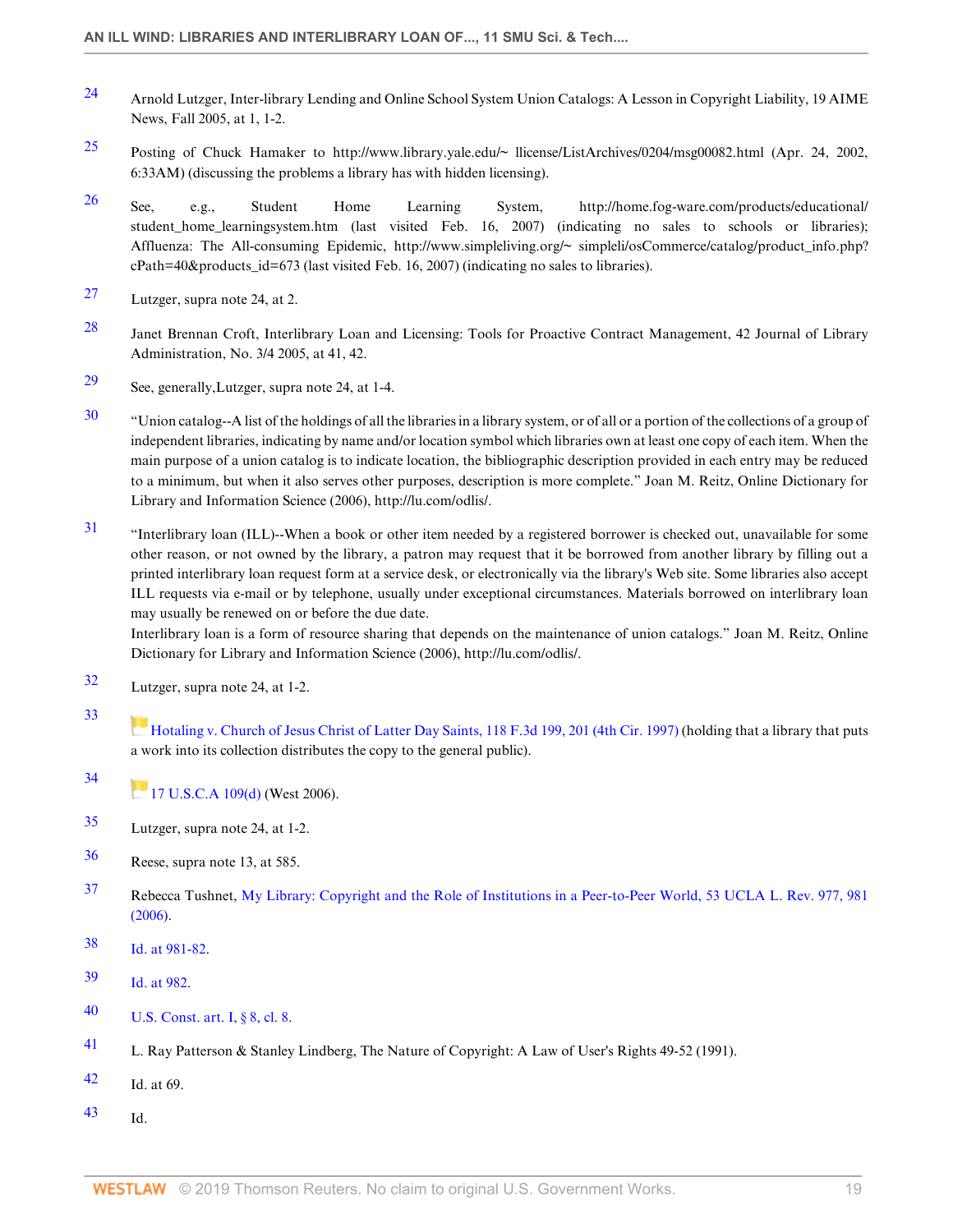<span id="page-19-0"></span>

| ΛΛ | Id. |
|----|-----|
|    |     |

- <span id="page-19-1"></span> $45$  Id.
- <span id="page-19-2"></span>[46](#page-3-5)

Id. at 71 (1991) (citing [Harper & Row Publishers, Inc. v. Nation Enters, 471 U.S. 539 \(1985\)](http://www.westlaw.com/Link/Document/FullText?findType=Y&serNum=1985125844&pubNum=0000780&originatingDoc=I240e9bb7137211deb055de4196f001f3&refType=RP&originationContext=document&vr=3.0&rs=cblt1.0&transitionType=DocumentItem&contextData=(sc.Default)), [Sony Corp. v. Universal](http://www.westlaw.com/Link/Document/FullText?findType=Y&serNum=1984103021&pubNum=0000780&originatingDoc=I240e9bb7137211deb055de4196f001f3&refType=RP&originationContext=document&vr=3.0&rs=cblt1.0&transitionType=DocumentItem&contextData=(sc.Default)) [Studios, 464 U.S. 417 \(1984\)](http://www.westlaw.com/Link/Document/FullText?findType=Y&serNum=1984103021&pubNum=0000780&originatingDoc=I240e9bb7137211deb055de4196f001f3&refType=RP&originationContext=document&vr=3.0&rs=cblt1.0&transitionType=DocumentItem&contextData=(sc.Default)), [Twentieth Century Music Corp. v. Aiken, 422 U.S. 151 \(1975\)](http://www.westlaw.com/Link/Document/FullText?findType=Y&serNum=1975129809&pubNum=0000780&originatingDoc=I240e9bb7137211deb055de4196f001f3&refType=RP&originationContext=document&vr=3.0&rs=cblt1.0&transitionType=DocumentItem&contextData=(sc.Default)), and [Mazer v. Stein, 347](http://www.westlaw.com/Link/Document/FullText?findType=Y&serNum=1954119246&pubNum=0000780&originatingDoc=I240e9bb7137211deb055de4196f001f3&refType=RP&originationContext=document&vr=3.0&rs=cblt1.0&transitionType=DocumentItem&contextData=(sc.Default)) [U.S. 201 \(1954\)](http://www.westlaw.com/Link/Document/FullText?findType=Y&serNum=1954119246&pubNum=0000780&originatingDoc=I240e9bb7137211deb055de4196f001f3&refType=RP&originationContext=document&vr=3.0&rs=cblt1.0&transitionType=DocumentItem&contextData=(sc.Default))).

<span id="page-19-3"></span>[47](#page-3-6)

<span id="page-19-4"></span>[48](#page-3-7)

**[Campbell v. Acuff-Rose Music, Inc., 510 U.S. 569, 575-76 \(1994\).](http://www.westlaw.com/Link/Document/FullText?findType=Y&serNum=1994058334&pubNum=0000780&originatingDoc=I240e9bb7137211deb055de4196f001f3&refType=RP&fi=co_pp_sp_780_575&originationContext=document&vr=3.0&rs=cblt1.0&transitionType=DocumentItem&contextData=(sc.Default)#co_pp_sp_780_575)** 

- [Twentieth Century Music Corp. v. Aiken, 422 U.S. 151, 156 \(1975\)](http://www.westlaw.com/Link/Document/FullText?findType=Y&serNum=1975129809&pubNum=0000780&originatingDoc=I240e9bb7137211deb055de4196f001f3&refType=RP&fi=co_pp_sp_780_156&originationContext=document&vr=3.0&rs=cblt1.0&transitionType=DocumentItem&contextData=(sc.Default)#co_pp_sp_780_156) (superseded by statute) (holding that playing the radio for the benefit of restaurant customers was not an infringement of the right of public performance).
- <span id="page-19-5"></span>[49](#page-3-8) Id. (emphasis added).
- <span id="page-19-6"></span>[50](#page-3-9) Reese, supra note 13, at 588.
- <span id="page-19-7"></span>[51](#page-3-10) Id. at 588-90.
- <span id="page-19-8"></span>[52](#page-3-11) Id. at 589.
- <span id="page-19-9"></span>[53](#page-3-12) Id. at 590 n.44.
- <span id="page-19-10"></span>[54](#page-3-13) Id.
- <span id="page-19-11"></span>[55](#page-3-14) Lois C. Gilmer, Interlibrary Loan: Theory and Management xvii, Libraries Unlimited 1994.
- <span id="page-19-12"></span>[56](#page-3-15) Mary E. Jackson, Measuring the Performance of Interlibrary Loan Operations in North American Research and Academic Libraries, http:// www.arl.org/access/performance/ifla96-paper.stm (last visited Jan. 1, 2007). This paper only considers interlibrary loan of physical materials. Copying of materials for loan is covered in the CONTU guidelines.
- <span id="page-19-13"></span>[57](#page-3-16) ALA: Interlibrary Loan Code for the United States, http:// www.ala.org/ala/rusa/rusaprotools/referenceguide/ interlibrary.htm (last visited Feb. 4, 2007). The document was prepared by the Interlibrary Loan Committee, Reference and User Services Association (a division of the American Library Association) in 1994, and revised in 2001.
- <span id="page-19-14"></span>[58](#page-3-17) Bowker Annual Library and Book Trade Almanac 456 (Dave Bogart ed., 50th ed. 2005).
- <span id="page-19-15"></span>[59](#page-3-18) The Whole Library Handbook 4: Current Data, Professional Advice, and Curiosa About Libraries and Library Services 8 (George M. Eberhart ed., 2006).
- <span id="page-19-16"></span>[60](#page-3-19) Norman Oder, LJ Budget Report: Tipping Point, in Bowker Annual Library and Book Trade Almanac, supra note 58 at 476, 476.
- <span id="page-19-17"></span>[61](#page-4-0) Evan St. Lifer, Average Book Prices 2004: Stop the Insanity, School Library Journal (March 2004), available at http:// www.schoollibraryjournal.com/article/CA386702.html.
- <span id="page-19-18"></span>[62](#page-4-1) Donna Nixon, Copyright and Interlibrary Loan Rights, Journal of Interlibrary Loan, Document Delivery & Information Supply 55, 57 (2003).
- <span id="page-19-19"></span>[63](#page-4-2) Id.
- <span id="page-19-20"></span>[64](#page-4-3) Id. at 57-58.
- <span id="page-19-21"></span>[65](#page-4-4) The Whole Library Handbook 4, supra note 59, at 3.
- <span id="page-19-22"></span>[66](#page-4-5) Id.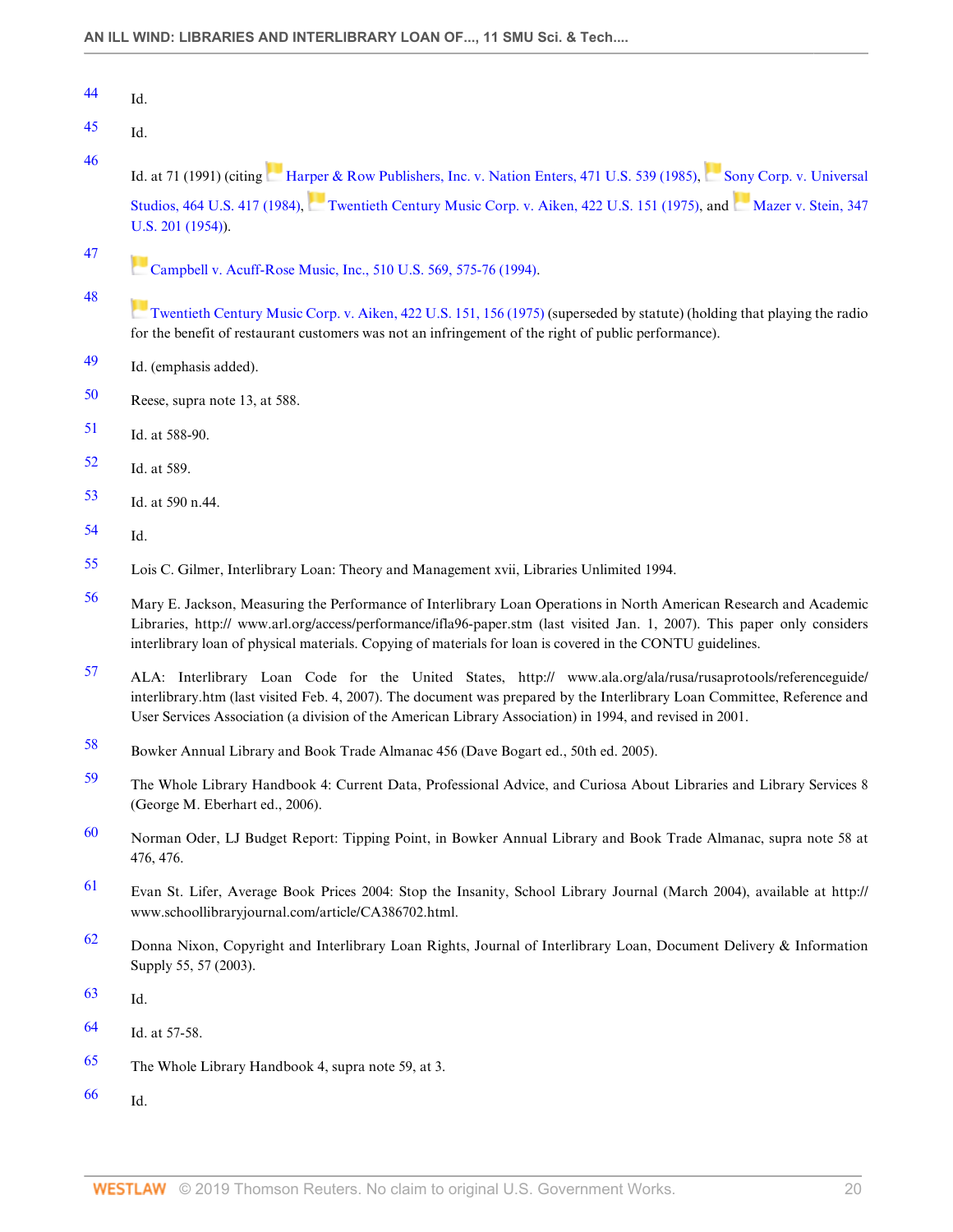- <span id="page-20-0"></span>[67](#page-4-6) Id. Library consortia exist to share resources, both in an interlibrary loan context, and in the area of shared services such as professional development or cataloging.
- <span id="page-20-1"></span>[68](#page-4-7) Id.
- <span id="page-20-2"></span>[69](#page-4-8) Gilmer, supra note 55, at 4.
- <span id="page-20-3"></span> $70$  The following states have statutes that mandate or endorse some form of inter-library cooperative agreements: Alaska, California, Colorado, Connecticut, Iowa, Illinois, Indiana, Kansas, Massachusetts, Michigan, Minnesota, Montana, North Carolina, North Dakota, New Hampshire, New Jersey, Nevada, New York, Ohio, Oregon, Pennsylvania, Rhode Island, South Carolina, Texas, Virginia, and Washington.
- <span id="page-20-4"></span>[71](#page-4-10) **Pa.** Stat. Ann. tit. 24 § 4303.3 (Lexis 2006).
- <span id="page-20-5"></span>[72](#page-4-11) N.Y. Comp. Codes R. & Regs. tit. 8, § 90.18(c)(2)(ii) (2006).
- <span id="page-20-6"></span>[73](#page-5-0) [Minn. Stat. § 134.31 \(1, 3\) \(2005\)](http://www.westlaw.com/Link/Document/FullText?findType=L&pubNum=1000044&cite=MNSTS134.31&originatingDoc=I240e9bb7137211deb055de4196f001f3&refType=LQ&originationContext=document&vr=3.0&rs=cblt1.0&transitionType=DocumentItem&contextData=(sc.Default)). The statutory language here identifying "education" refers to the general educational function of libraries in general, not libraries in academic institutions in particular.
- <span id="page-20-7"></span>[74](#page-5-1) Heather Florence, Copyright reform and licensing practice, 557 PLI/Pat 123, 252 (1999) (discussing rights owners' objections to fair use of digital media in distance learning courses).
- <span id="page-20-8"></span>[75](#page-5-2) Id. at 248-49.
- <span id="page-20-9"></span>[76](#page-5-3) See Gasaway, supra note 4, at 270.
- <span id="page-20-10"></span>[77](#page-5-4) On the catalog and information portion of the websites maintained by the producers in the BOCES case, at least four of the plaintiffs had no mention of loan license terms on their websites or online order forms. In some cases, order forms offer broadcast licenses or digital server licenses, but do not mention site or term licenses as alleged.
- <span id="page-20-11"></span>[78](#page-5-5) Ann Bartow, [Electrifying Copyright Norms and Making Cyberspace More Like a Book, 48 Vill. L. Rev. 13, 37 \(2003\)](http://www.westlaw.com/Link/Document/FullText?findType=Y&serNum=0292311283&pubNum=0001278&originatingDoc=I240e9bb7137211deb055de4196f001f3&refType=LR&fi=co_pp_sp_1278_37&originationContext=document&vr=3.0&rs=cblt1.0&transitionType=DocumentItem&contextData=(sc.Default)#co_pp_sp_1278_37).

<span id="page-20-12"></span>[79](#page-5-6)  $17 \text{ U.S. C.A } $109(a) \text{ (West } 2007).$ 

- <span id="page-20-13"></span>[80](#page-5-7) Id. at note (Effect on Further Disposition of Copy or Phonorecord).
- <span id="page-20-14"></span>[81](#page-5-8) Id.
- <span id="page-20-15"></span>[82](#page-5-9) Rebecca Tushnet, [My Library: Copyright and the Role of Institutions in a Peer-to-Peer World, 53 UCLA L. Rev. 977, 988](http://www.westlaw.com/Link/Document/FullText?findType=Y&serNum=0316530069&pubNum=0003041&originatingDoc=I240e9bb7137211deb055de4196f001f3&refType=LR&fi=co_pp_sp_3041_988&originationContext=document&vr=3.0&rs=cblt1.0&transitionType=DocumentItem&contextData=(sc.Default)#co_pp_sp_3041_988) [\(2006\).](http://www.westlaw.com/Link/Document/FullText?findType=Y&serNum=0316530069&pubNum=0003041&originatingDoc=I240e9bb7137211deb055de4196f001f3&refType=LR&fi=co_pp_sp_3041_988&originationContext=document&vr=3.0&rs=cblt1.0&transitionType=DocumentItem&contextData=(sc.Default)#co_pp_sp_3041_988)
- <span id="page-20-16"></span>[83](#page-6-0) Copyright Clearance Center, Transactional Reporting Service - Copyright.com (2007), http://www.copyright.com/ccc/do/ viewPage?pageCode=ac7-n.
- <span id="page-20-17"></span>[84](#page-6-1) [17 U.S.C.A. § 108 \(West 2007\)](http://www.westlaw.com/Link/Document/FullText?findType=L&pubNum=1000546&cite=17USCAS108&originatingDoc=I240e9bb7137211deb055de4196f001f3&refType=LQ&originationContext=document&vr=3.0&rs=cblt1.0&transitionType=DocumentItem&contextData=(sc.Default)). Included within this section are library rights: (subsection b) to create analog copies of unpublished materials for archival and research purposes, including deposit in other libraries to guard against physical calamity at the original institution; (subsection c) to make analog copies of a work that is damaged, deteriorating, lost, or stolen, but only if the library has determined that it cannot purchase a replacement at a reasonable cost; (subsection d) to make copies of articles and small excerpts of works requested by patrons or via interlibrary loan, as long as certain procedural standards are met; (subsection e) to make complete copies of a work that is out-of-print as long as an unused copy cannot be purchased at a fair price, and other procedural standards are met. Subsection f grants immunity to libraries for several types of patron requested copying as long as procedures are followed, and subsection g allows unrelated incidents of single copies provided the library does not engage in systematic reproduction or distribution of anything described in subsection d.

# <span id="page-20-18"></span>[85](#page-6-2) [17 U.S.C.A. § 108\(g\)\(2\)](http://www.westlaw.com/Link/Document/FullText?findType=L&pubNum=1000546&cite=17USCAS108&originatingDoc=I240e9bb7137211deb055de4196f001f3&refType=RB&originationContext=document&vr=3.0&rs=cblt1.0&transitionType=DocumentItem&contextData=(sc.Default)#co_pp_7952000083371).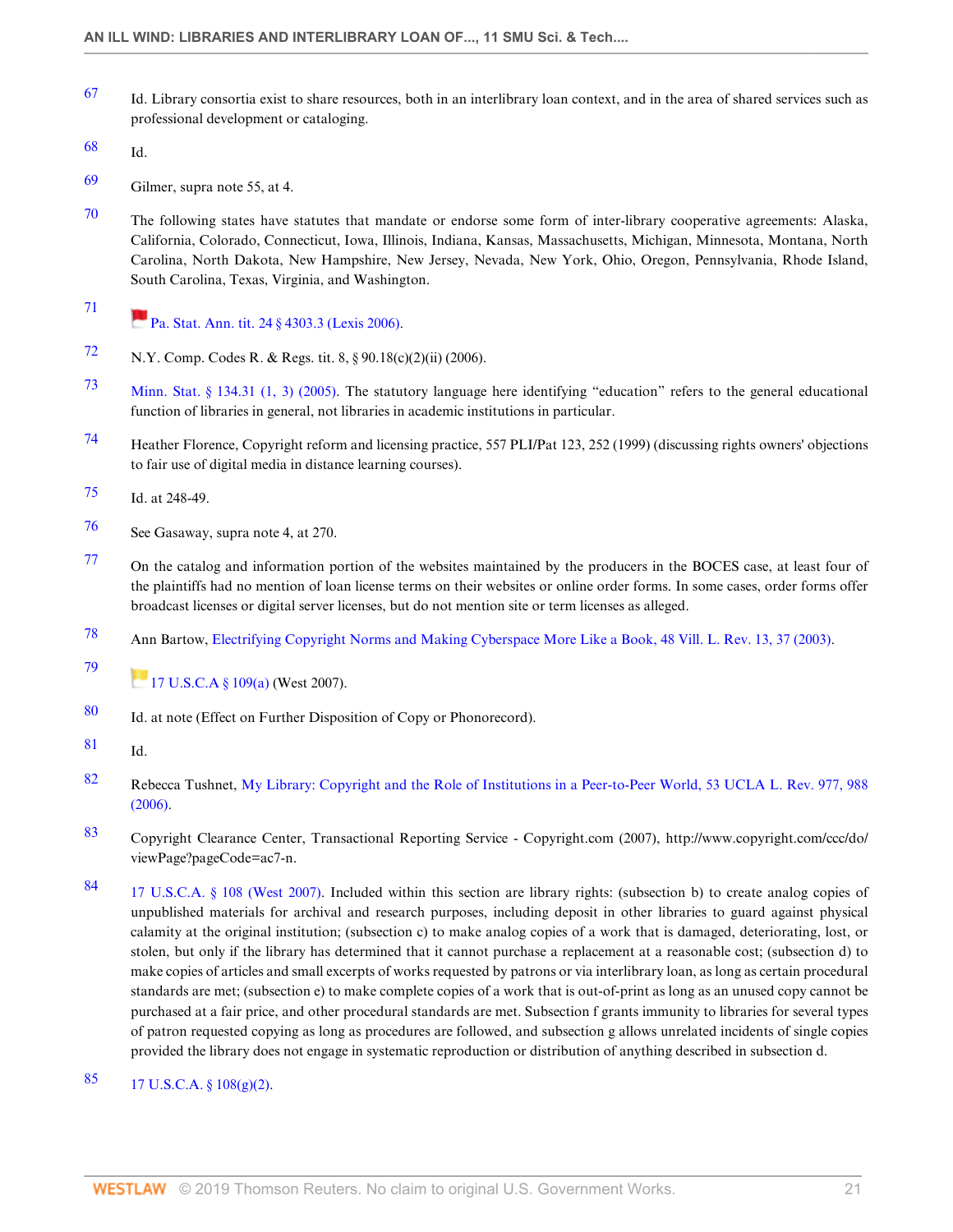- <span id="page-21-0"></span> [T.B. Harms Co. v. JEM Records, Inc., 655 F. Supp. 1575, 1578 \(D.N.J. 1987\)](http://www.westlaw.com/Link/Document/FullText?findType=Y&serNum=1987039341&pubNum=0000345&originatingDoc=I240e9bb7137211deb055de4196f001f3&refType=RP&fi=co_pp_sp_345_1578&originationContext=document&vr=3.0&rs=cblt1.0&transitionType=DocumentItem&contextData=(sc.Default)#co_pp_sp_345_1578) (mentioning [§ 108\(g\)\(2\)](http://www.westlaw.com/Link/Document/FullText?findType=L&pubNum=1000546&cite=17USCAS108&originatingDoc=I240e9bb7137211deb055de4196f001f3&refType=RB&originationContext=document&vr=3.0&rs=cblt1.0&transitionType=DocumentItem&contextData=(sc.Default)#co_pp_7952000083371) as referred to in § 501 regarding importation of sound recordings).
	- See[Williams & Wilkins Co. v. United States, 487 F.2d 1345 \(Ct. Cl. 1973\)](http://www.westlaw.com/Link/Document/FullText?findType=Y&serNum=1973112396&pubNum=0000350&originatingDoc=I240e9bb7137211deb055de4196f001f3&refType=RP&originationContext=document&vr=3.0&rs=cblt1.0&transitionType=DocumentItem&contextData=(sc.Default)), superseded by statute Copyright Act of 1976, [Pub. L. No. 94-553, 90 Stat. 2546.](http://www.westlaw.com/Link/Document/FullText?findType=l&pubNum=1077005&cite=UUID(I3EBA84836D-094354B800E-F480BFDD0A2)&originatingDoc=I240e9bb7137211deb055de4196f001f3&refType=SL&originationContext=document&vr=3.0&rs=cblt1.0&transitionType=DocumentItem&contextData=(sc.Default))
- <span id="page-21-2"></span>  $H_{\text{dd}}$  at 1356.
- <span id="page-21-3"></span> **Id.** at 1360.
- <span id="page-21-4"></span>

<span id="page-21-1"></span>

- Id. at 1352 (citing [Mazer v. Stein, 347 U.S. 201, 249 \(1954\)](http://www.westlaw.com/Link/Document/FullText?findType=Y&serNum=1954119246&pubNum=0000780&originatingDoc=I240e9bb7137211deb055de4196f001f3&refType=RP&fi=co_pp_sp_780_249&originationContext=document&vr=3.0&rs=cblt1.0&transitionType=DocumentItem&contextData=(sc.Default)#co_pp_sp_780_249); [United States v. Paramount Pictures, 334 U.S. 131, 158](http://www.westlaw.com/Link/Document/FullText?findType=Y&serNum=1948118957&pubNum=0000780&originatingDoc=I240e9bb7137211deb055de4196f001f3&refType=RP&fi=co_pp_sp_780_158&originationContext=document&vr=3.0&rs=cblt1.0&transitionType=DocumentItem&contextData=(sc.Default)#co_pp_sp_780_158) [\(1948\)\)](http://www.westlaw.com/Link/Document/FullText?findType=Y&serNum=1948118957&pubNum=0000780&originatingDoc=I240e9bb7137211deb055de4196f001f3&refType=RP&fi=co_pp_sp_780_158&originationContext=document&vr=3.0&rs=cblt1.0&transitionType=DocumentItem&contextData=(sc.Default)#co_pp_sp_780_158).
- <span id="page-21-5"></span>Id. at 1359.
- <span id="page-21-6"></span>Id. at 1356.
- <span id="page-21-7"></span>Id. at 1362.
- <span id="page-21-8"></span>Id. at 1371-72.
- <span id="page-21-9"></span>[17 U.S.C.A. § 108\(d\)](http://www.westlaw.com/Link/Document/FullText?findType=L&pubNum=1000546&cite=17USCAS108&originatingDoc=I240e9bb7137211deb055de4196f001f3&refType=RB&originationContext=document&vr=3.0&rs=cblt1.0&transitionType=DocumentItem&contextData=(sc.Default)#co_pp_5ba1000067d06).
- <span id="page-21-10"></span>Id.
- <span id="page-21-11"></span>Id. § 108(f).
- <span id="page-21-12"></span>[98](#page-7-2) Id.  $\S 108(g)$  (emphasis added).
- <span id="page-21-13"></span>Bartow, supra note 78, at 32.
- <span id="page-21-14"></span> CONTU Guidelines on Photocopying under Interlibrary Loan Arrangements, http://www.cni.org/docs/infopols/ CONTU.html (last visited Feb. 15, 2007).
- <span id="page-21-15"></span>Id.
- <span id="page-21-16"></span>Id.
- <span id="page-21-17"></span>Gilmer, supra note 55, at 79-80.
- <span id="page-21-18"></span>Id.
- <span id="page-21-19"></span> Shelly Warwick, Copyright for Libraries, Museums, and Archives: the Basics and Beyond in Libraries, Museums, and Archives: Legal Issues and Ethical Challenges in the New Information Era 235, 245 (Tomas A. Lipinski, ed., 2002).
- <span id="page-21-20"></span>Gilmer, supra note 55, at 80.
- <span id="page-21-21"></span>Id.
- <span id="page-21-22"></span>CONTU, supra note 100.
- <span id="page-21-23"></span>Gilmer, supra note 55, at 80.
- <span id="page-21-24"></span>Id..
- <span id="page-21-25"></span>Id. at 81.
- <span id="page-21-26"></span>Encyc. [Britannica Educ. Corp. v. Crooks, 447 F. Supp 243, 246 \(W.D.N.Y. 1978\).](http://www.westlaw.com/Link/Document/FullText?findType=Y&serNum=1978104242&pubNum=0000345&originatingDoc=I240e9bb7137211deb055de4196f001f3&refType=RP&fi=co_pp_sp_345_246&originationContext=document&vr=3.0&rs=cblt1.0&transitionType=DocumentItem&contextData=(sc.Default)#co_pp_sp_345_246)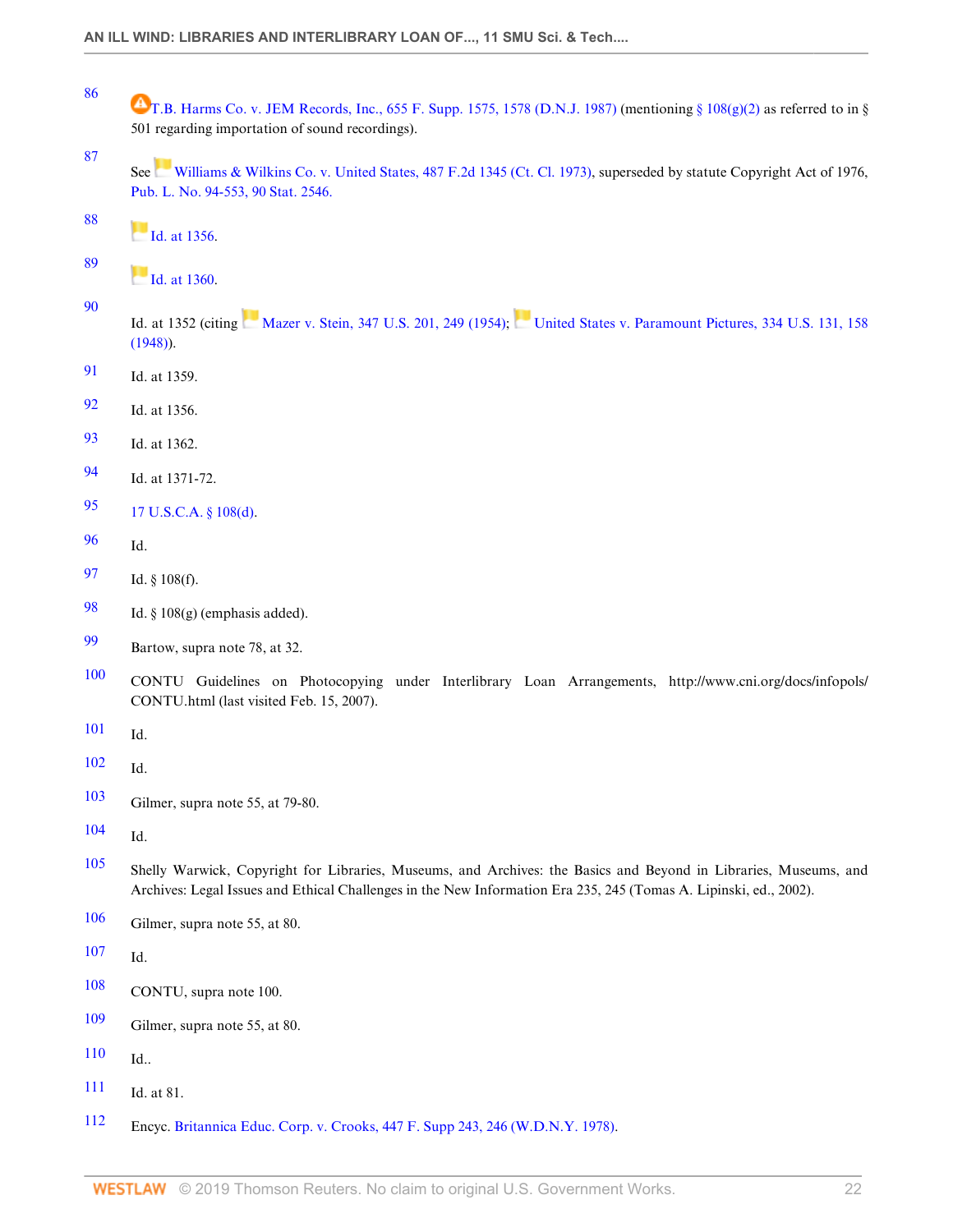- <span id="page-22-0"></span>[113](#page-8-14) [Id. at 245](http://www.westlaw.com/Link/Document/FullText?findType=Y&serNum=1978104242&pubNum=0000345&originatingDoc=I240e9bb7137211deb055de4196f001f3&refType=RP&fi=co_pp_sp_345_245&originationContext=document&vr=3.0&rs=cblt1.0&transitionType=DocumentItem&contextData=(sc.Default)#co_pp_sp_345_245). BOCES stands for Board of Cooperative Educational Services. These regional entities provide support services, including library support services, for public and non-public schools within their service areas.
- <span id="page-22-1"></span>[114](#page-8-15) [Id. at 246](http://www.westlaw.com/Link/Document/FullText?findType=Y&serNum=1978104242&pubNum=0000345&originatingDoc=I240e9bb7137211deb055de4196f001f3&refType=RP&fi=co_pp_sp_345_246&originationContext=document&vr=3.0&rs=cblt1.0&transitionType=DocumentItem&contextData=(sc.Default)#co_pp_sp_345_246).
- <span id="page-22-2"></span> $115$  Id.
- <span id="page-22-3"></span>[116](#page-8-17) H.R. Rep. No. 97-495, at 8-9H.R. Rep. No. 97-495, at 8-9 (1984), reprinted in United States Copyright Office, Circular 21, Reproduction of Copyrighted Works by Educators and Librarians, 22, 22 (1995) (establishing use and retention limits for programs taped from broadcast television stations when used in schools).
- <span id="page-22-4"></span>[117](#page-8-18) Encyc. [Britannica, 447 F. Supp. at 248 n.2](http://www.westlaw.com/Link/Document/FullText?findType=Y&serNum=1978104242&pubNum=0000345&originatingDoc=I240e9bb7137211deb055de4196f001f3&refType=RP&fi=co_pp_sp_345_248&originationContext=document&vr=3.0&rs=cblt1.0&transitionType=DocumentItem&contextData=(sc.Default)#co_pp_sp_345_248).
- <span id="page-22-5"></span>[118](#page-8-19) [Id. at 251](http://www.westlaw.com/Link/Document/FullText?findType=Y&serNum=1978104242&pubNum=0000345&originatingDoc=I240e9bb7137211deb055de4196f001f3&refType=RP&fi=co_pp_sp_345_251&originationContext=document&vr=3.0&rs=cblt1.0&transitionType=DocumentItem&contextData=(sc.Default)#co_pp_sp_345_251).
- <span id="page-22-6"></span>[119](#page-8-20) [Id. at 252](http://www.westlaw.com/Link/Document/FullText?findType=Y&serNum=1978104242&pubNum=0000345&originatingDoc=I240e9bb7137211deb055de4196f001f3&refType=RP&fi=co_pp_sp_345_252&originationContext=document&vr=3.0&rs=cblt1.0&transitionType=DocumentItem&contextData=(sc.Default)#co_pp_sp_345_252).
- <span id="page-22-7"></span>[120](#page-9-0)

<span id="page-22-8"></span>[121](#page-9-1)

RecordRental Amendment of 1984,  $17 \text{ U.S. C.A} \& 109(b)$  (West 2007).

Computer Software Rental Amendments Act of 1990,[17 U.S.C.A. § 109\(b\)](http://www.westlaw.com/Link/Document/FullText?findType=L&pubNum=1000546&cite=17USCAS109&originatingDoc=I240e9bb7137211deb055de4196f001f3&refType=RB&originationContext=document&vr=3.0&rs=cblt1.0&transitionType=DocumentItem&contextData=(sc.Default)#co_pp_a83b000018c76) (West 2007).

<span id="page-22-9"></span>[122](#page-9-2)  $17 \text{ U.S.C.A. }$  \$ 109(b)(2)(A).

- <span id="page-22-10"></span>[123](#page-9-3) A shrink-wrap license is "a license printed on the outside of a software package to advise the buyer that by opening the package, the buyer becomes legally bound to abide by the terms of the license." Black's Law Dictionary 938 (8th ed., digital, 2004).
- <span id="page-22-11"></span>[124](#page-9-4) A click wrap license is "an electronic version of a shrink-wrap license in which a computer user agrees to the terms of an electronically displayed agreement by pointing the cursor to a particular location on the screen and then clicking. Pointand-click agreements usu[ally] require express acceptance only once but may include a clause providing for a user's ongoing acceptance of any changes to the agreement's terms, whether or not the user is notified of the changes." Black's Law Dictionary 1195 (8th ed., digital, 2004).
- <span id="page-22-12"></span>[125](#page-9-5) [Step-Saver Data Systems, Inc. v. Wyse Tech., 939 F.2d 91, 96 n.7 \(3d Cir. 1991\)](http://www.westlaw.com/Link/Document/FullText?findType=Y&serNum=1991131033&pubNum=0000350&originatingDoc=I240e9bb7137211deb055de4196f001f3&refType=RP&fi=co_pp_sp_350_96&originationContext=document&vr=3.0&rs=cblt1.0&transitionType=DocumentItem&contextData=(sc.Default)#co_pp_sp_350_96).
- <span id="page-22-13"></span>[126](#page-9-6)

See [ProCD, Inc. v. Zeidenberg, 86 F.3d 1447 \(7th Cir. 1996\)](http://www.westlaw.com/Link/Document/FullText?findType=Y&serNum=1996139807&pubNum=0000506&originatingDoc=I240e9bb7137211deb055de4196f001f3&refType=RP&originationContext=document&vr=3.0&rs=cblt1.0&transitionType=DocumentItem&contextData=(sc.Default)) (upholding a shrinkwrap license for consumer software) and [Hill v. Gateway 2000, 105 F.3d 1147 \(7th Cir. 1997\)](http://www.westlaw.com/Link/Document/FullText?findType=Y&serNum=1997025630&pubNum=0000506&originatingDoc=I240e9bb7137211deb055de4196f001f3&refType=RP&originationContext=document&vr=3.0&rs=cblt1.0&transitionType=DocumentItem&contextData=(sc.Default)) (upholding a license requiring arbitration contained within a

box holding a mail-order computer), but see [Klocek v. Gateway, Inc., 104 F. Supp. 2d 1332 \(D. Kan. 2000\)](http://www.westlaw.com/Link/Document/FullText?findType=Y&serNum=2000438798&pubNum=0004637&originatingDoc=I240e9bb7137211deb055de4196f001f3&refType=RP&originationContext=document&vr=3.0&rs=cblt1.0&transitionType=DocumentItem&contextData=(sc.Default)) (rejecting arbitration provision contained in license packed in computer box).

- <span id="page-22-14"></span>[127](#page-9-7) Edward Edwards, Free Town Libraries, Their Formation, Management, and History in Britain, France, Germany, & America 271 (1869).
- <span id="page-22-15"></span>[128](#page-9-8) Ann S. Okerson, Buy or Lease? Two Models for Scholarly Information at the End (or the Beginning) of an Era, Daedalus; Journal of the American Academy of Arts and Sciences, Fall 1996, at 55, available at: http:// www.library.yale.edu/~okerson/ daedalus.html.
- <span id="page-22-16"></span> $129$  Id.
- <span id="page-22-17"></span> $130$  Id.
- <span id="page-22-18"></span>[131](#page-9-11) See generally id.
- <span id="page-22-19"></span>[132](#page-9-12) Id.
- <span id="page-22-20"></span>[133](#page-9-13) Id.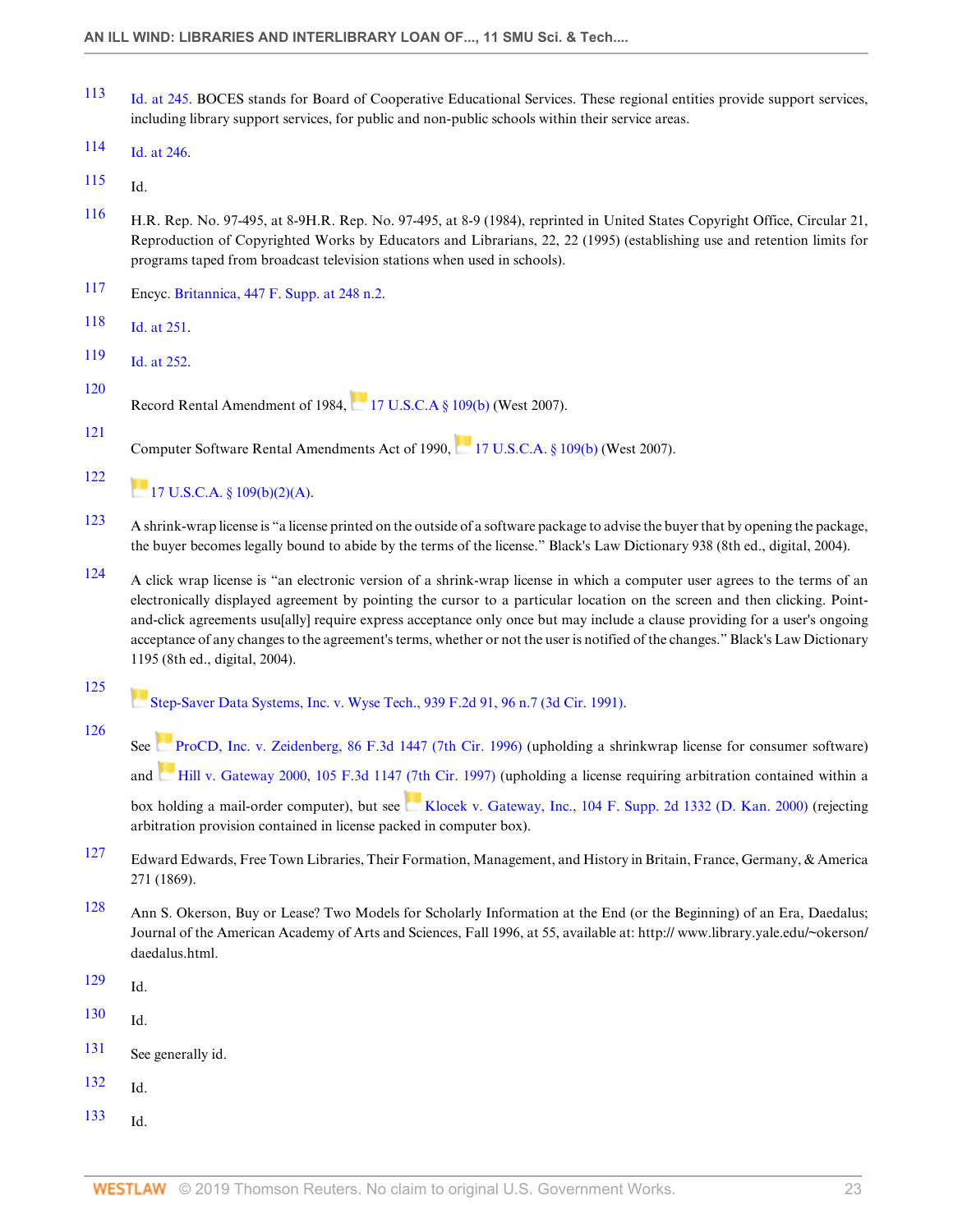<span id="page-23-12"></span><span id="page-23-11"></span><span id="page-23-10"></span><span id="page-23-9"></span><span id="page-23-8"></span><span id="page-23-7"></span><span id="page-23-6"></span><span id="page-23-5"></span><span id="page-23-4"></span><span id="page-23-3"></span><span id="page-23-2"></span><span id="page-23-1"></span><span id="page-23-0"></span>

| 134 | Step-Saver Data Systems, Inc. v. Wyse Tech., 939 F.2d 91, 94-95 (3d Cir. 1991) (holding that license printed on software<br>package did not become part of purchase contract).                               |
|-----|--------------------------------------------------------------------------------------------------------------------------------------------------------------------------------------------------------------|
| 135 | <b>Id.</b> at 103.                                                                                                                                                                                           |
| 136 | Id.                                                                                                                                                                                                          |
| 137 | ProCD, Inc. v. Zeidenberg, 86 F.3d 1447, 1449 (7th Cir. 1996) (holding that shrinkwrap licenses are enforceable unless the<br>terms of the license are objectionable under standard principles of contract). |
| 138 | $Id.$ at 1450.                                                                                                                                                                                               |
| 139 | Id.                                                                                                                                                                                                          |
| 140 | Id. at 1454-55.                                                                                                                                                                                              |
| 141 | Id. at 1449.                                                                                                                                                                                                 |
| 142 | Id.                                                                                                                                                                                                          |
| 143 | Id. at 1455.                                                                                                                                                                                                 |
| 144 | Hill v. Gateway 2000, Inc., 105 F.3d 1147 (7th Cir. 1997) (reaffirming the ruling in ProCD in a non-profit context).                                                                                         |
| 145 | $\blacksquare$ Id. at 1148.                                                                                                                                                                                  |
| 146 | $\blacksquare$ Id. at 1150.                                                                                                                                                                                  |
| 147 | Id.                                                                                                                                                                                                          |
| 148 | Id.                                                                                                                                                                                                          |
| 149 | Klocek v. Gateway, Inc., 104 F. Supp. 2d 1332 (D. Kan. 2000) (holding that license included in computer box was not<br>binding on consumer because consumer did not bargain for the terms).                  |
| 150 | $Id.$ at 1335.                                                                                                                                                                                               |
| 151 | Id. at 1337-38.                                                                                                                                                                                              |
| 152 | Id. at 1339.                                                                                                                                                                                                 |
| 153 | Id. at 1340.                                                                                                                                                                                                 |
| 154 | Id.                                                                                                                                                                                                          |
| 155 | Id. at 1341 n.12.                                                                                                                                                                                            |
| 156 | Id. at 1342 (citing Brown Mach. v. Hercules, Inc., 770 S.W.2d 416, 421 (Mo. Ct. App. 1989) (clarifying who is an offeror<br>and who is an offeree)).                                                         |
| 157 | See ProCD, Inc. v. Zeidenberg, 86 F.3d 1447, 1454 (7th Cir. 1996).                                                                                                                                           |

<span id="page-23-24"></span><span id="page-23-23"></span><span id="page-23-22"></span><span id="page-23-21"></span><span id="page-23-20"></span><span id="page-23-19"></span><span id="page-23-18"></span><span id="page-23-17"></span><span id="page-23-16"></span><span id="page-23-15"></span><span id="page-23-14"></span><span id="page-23-13"></span>[158](#page-11-1) 2-8 Nimmer on Copyright § 8.13 (Matthew Bender 2006).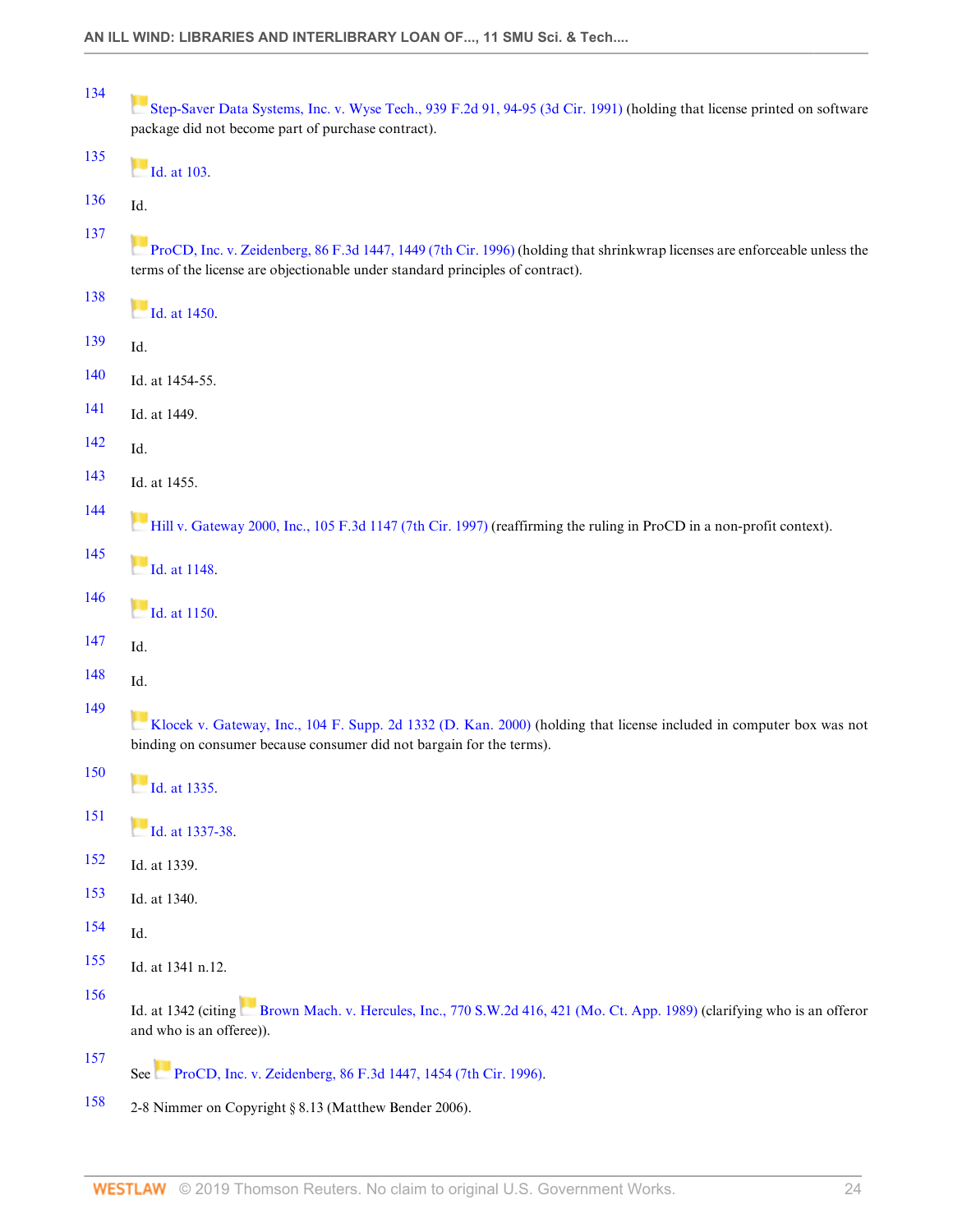<span id="page-24-23"></span><span id="page-24-22"></span><span id="page-24-21"></span><span id="page-24-20"></span><span id="page-24-19"></span><span id="page-24-18"></span><span id="page-24-17"></span><span id="page-24-16"></span><span id="page-24-15"></span><span id="page-24-14"></span><span id="page-24-13"></span><span id="page-24-12"></span><span id="page-24-11"></span><span id="page-24-10"></span><span id="page-24-9"></span><span id="page-24-8"></span><span id="page-24-7"></span><span id="page-24-6"></span><span id="page-24-5"></span><span id="page-24-4"></span><span id="page-24-3"></span><span id="page-24-2"></span><span id="page-24-1"></span><span id="page-24-0"></span>

| 159        | Columbia Pictures Indus. v. Redd Horne, 749 F.2d 154, 159 (3d Cir. 1984) (holding that viewing videocassettes in a store<br>did not transfer "material ownership" to the rentee because the merchant maintained physical dominion and control over<br>the cassettes). |
|------------|-----------------------------------------------------------------------------------------------------------------------------------------------------------------------------------------------------------------------------------------------------------------------|
| 160        | Columbia Pictures Indus., Inc. v. Aveco, Inc., 800 F.2d 59, 63-64 (3d Cir. 1986).                                                                                                                                                                                     |
| 161        | Redd Horne, 749 F.2d at 159.                                                                                                                                                                                                                                          |
| 162        | $\blacksquare$ Id. at 160.                                                                                                                                                                                                                                            |
| 163        | Id. (discussing that defendants did not "sell, rent, or otherwise dispose of the video cassette" in their video display business,<br>to qualify the showing as the responsibility of the customer under the first sale doctrine).                                     |
| 164        | MAI Sys. Corp. v. Peak Computer, Inc. 991 F.2d 511, 519 n.5 (9th Cir. 1995) (holding that a licensee could not be an<br>"owner" of computer software for the purposes of $\S 117$ ).                                                                                  |
| 165        | 17 U.S.C.A. § 117(a)(1) (West 2007).                                                                                                                                                                                                                                  |
| 166        | 17 U.S.C.A. § 106.                                                                                                                                                                                                                                                    |
| 167        | DSC Commc'ns Corp. v. Pulse Commc'ns, Inc., 170 F.3d 1354, 1360 (Fed. Cir. 1999) (holding that merely single payments<br>and unlimited duration do not indicate ownership transfer for the purposes of the first sale doctrine).                                      |
| 168        | $Id.$ at 1361.                                                                                                                                                                                                                                                        |
| 169        | Id.                                                                                                                                                                                                                                                                   |
| 170        | <b>Krause</b> v. Titleserv, Inc., 402 F.3d 119, 120 (2nd Cir. 2005).                                                                                                                                                                                                  |
| <b>171</b> | $Id.$ at 122.                                                                                                                                                                                                                                                         |
| 172        | $Id.$ at 123.                                                                                                                                                                                                                                                         |
| 173        | Id.                                                                                                                                                                                                                                                                   |
| 174        | Id. (citing 2 Melville B. Nimmer & David Nimmer, Nimmer on Copyright § 8.08[B][1]).                                                                                                                                                                                   |
| 175        | Id. at 123.                                                                                                                                                                                                                                                           |
| 176        | Id. at 124.                                                                                                                                                                                                                                                           |
| 177        | Id.                                                                                                                                                                                                                                                                   |
| 178        | Record Rental Amendment of 1984, 17 U.S.C.A § 109(b) (West 2007) and Computer Software Rental Amendments Act                                                                                                                                                          |
|            | of 1990, 17 U.S.C.A. § 109(b) (West 2007).                                                                                                                                                                                                                            |
| 179        | 17 U.S.C.A. § 108(g)(2).                                                                                                                                                                                                                                              |
| 180        | See note 70, supra.                                                                                                                                                                                                                                                   |
| 181        | 35 U.S.C.A. § 154(a)(2) (West 2007) (identifying the term of most patents to be 20 years).                                                                                                                                                                            |
| 182        | See note 176, supra.                                                                                                                                                                                                                                                  |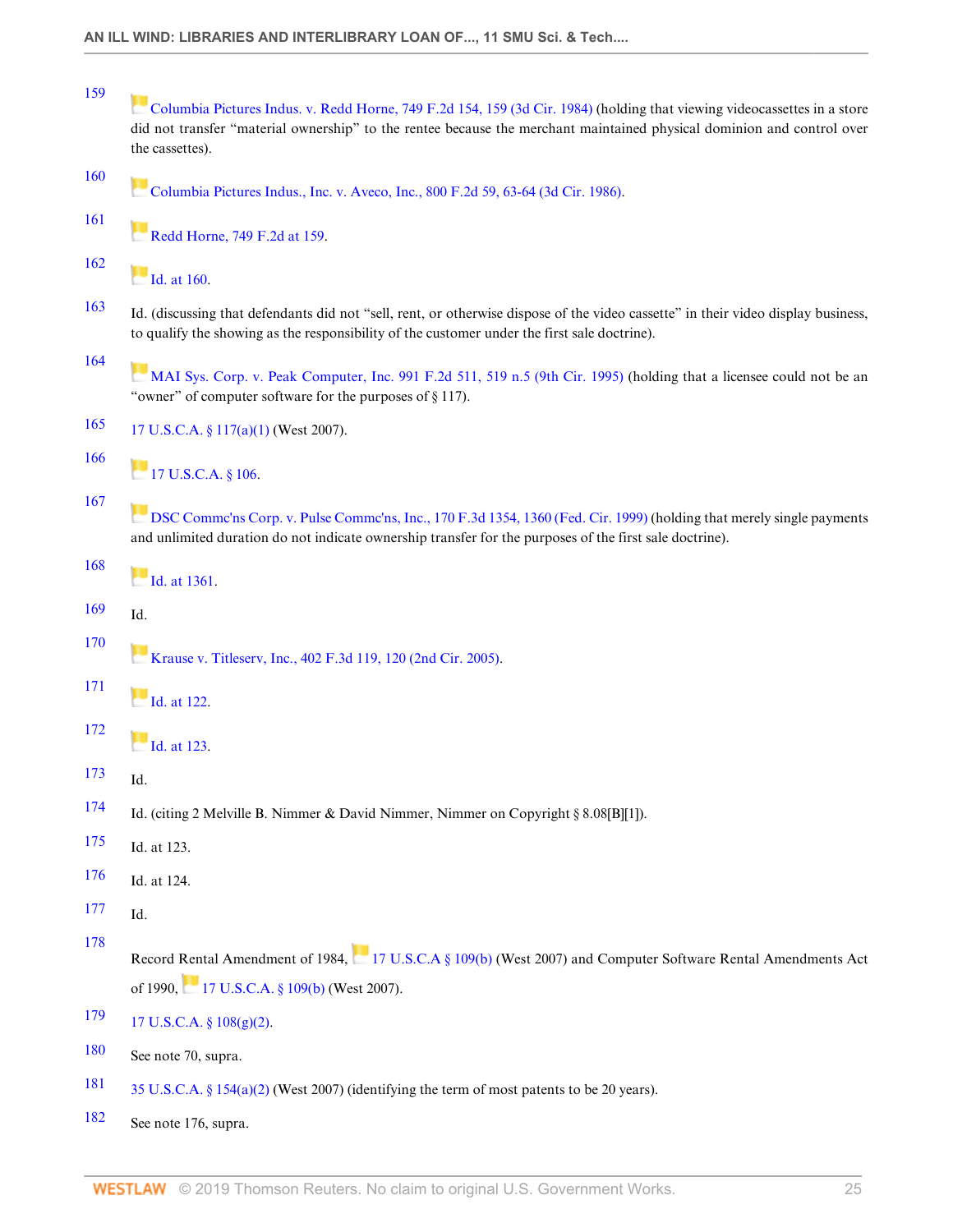<span id="page-25-0"></span>

| 183 | 17 U.S.C.A. § 108(i). |  |
|-----|-----------------------|--|
|     |                       |  |

- <span id="page-25-1"></span>[184](#page-13-2) Id.
- <span id="page-25-2"></span>[185](#page-13-3) CONTU, supra note 100.

# <span id="page-25-3"></span>[186](#page-13-4) 17 U.S.C.A. §  $108(g)(2)$ .

- <span id="page-25-4"></span>[187](#page-14-0) See, generally, Video Round Table, American Library Association, Guidelines for the Interlibrary Loan of Audio Visual Formats (1998), http:// www.ala.org/ala/vrt/pubguidelines/guidelinesinterlibrary.htm.
- <span id="page-25-5"></span>[188](#page-14-1) See, e.g., id. The guidelines do not have a requirement that records be kept of how many times an individual title has been requested.
- <span id="page-25-6"></span>[189](#page-14-2) Library of Congress, About the [Section 108](http://www.westlaw.com/Link/Document/FullText?findType=L&pubNum=1000546&cite=17USCAS108&originatingDoc=I240e9bb7137211deb055de4196f001f3&refType=LQ&originationContext=document&vr=3.0&rs=cblt1.0&transitionType=DocumentItem&contextData=(sc.Default)) Study Group, http:// www.loc.gov/section108/study.html (last visited March 3, 2007).
- <span id="page-25-7"></span>[190](#page-14-3) See, generally, Draft statement: ALA and ARL Response to the [Section 108](http://www.westlaw.com/Link/Document/FullText?findType=L&pubNum=1000546&cite=17USCAS108&originatingDoc=I240e9bb7137211deb055de4196f001f3&refType=LQ&originationContext=document&vr=3.0&rs=cblt1.0&transitionType=DocumentItem&contextData=(sc.Default)) Study Group Regarding Interlibrary Loan and Other Copies for Users (January 17, 2007) (on file with author).
- <span id="page-25-8"></span>[191](#page-14-4) Id.
- <span id="page-25-9"></span>[192](#page-14-5) Id.

<span id="page-25-10"></span>[193](#page-14-6)

Record Rental Amendment of 1984, [17 U.S.C.A § 109\(b\)](http://www.westlaw.com/Link/Document/FullText?findType=L&pubNum=1000546&cite=17USCAS109&originatingDoc=I240e9bb7137211deb055de4196f001f3&refType=RB&originationContext=document&vr=3.0&rs=cblt1.0&transitionType=DocumentItem&contextData=(sc.Default)#co_pp_a83b000018c76) (West 2007); Computer Software Rental Amendments Act of 1990, [17 U.S.C.A. § 109\(b\)](http://www.westlaw.com/Link/Document/FullText?findType=L&pubNum=1000546&cite=17USCAS109&originatingDoc=I240e9bb7137211deb055de4196f001f3&refType=RB&originationContext=document&vr=3.0&rs=cblt1.0&transitionType=DocumentItem&contextData=(sc.Default)#co_pp_a83b000018c76) (West 2007).

<span id="page-25-17"></span><span id="page-25-16"></span><span id="page-25-15"></span><span id="page-25-14"></span><span id="page-25-13"></span><span id="page-25-12"></span><span id="page-25-11"></span>

| 194                      | 17 U.S.C.A. § 109(b)(1)(A).                                                                                                                                                                                                                                                                                                  |
|--------------------------|------------------------------------------------------------------------------------------------------------------------------------------------------------------------------------------------------------------------------------------------------------------------------------------------------------------------------|
| 195                      | Id.                                                                                                                                                                                                                                                                                                                          |
| 196                      | Id.                                                                                                                                                                                                                                                                                                                          |
| 197                      | Id.                                                                                                                                                                                                                                                                                                                          |
| 198                      | $17 \text{ U.S. C.A. }$ § 109(b)(2)(A).                                                                                                                                                                                                                                                                                      |
| 199                      | $17 \text{ U.S. C.A. }$ § 109(b)(2)(B).                                                                                                                                                                                                                                                                                      |
| 200                      | See Hill v. Gateway 2000, Inc., 105 F.3d 1147, 1150 (7th Cir. 1997) and ProCD, Inc. v. Zeidenberg, 86 F.3d 1447, 1450<br>(7th Cir. 1996).                                                                                                                                                                                    |
| 201                      | See Klocek v. Gateway, Inc., 104 F. Supp. 2d 1332, 1339 (D. Kan. 2000) and Vault, Corp. v. Quaid Software, Ltd.,<br>847 F.2d 255, 269-270 (5th Cir. 1988) (holding that state law permitting contract terms preventing application of 17 U.S.C.<br>$§$ 117 is preempted to the extent that it conflicts with copyright law). |
| 202                      | Titleserv, 402 F.3d, at 124.                                                                                                                                                                                                                                                                                                 |
| 203                      | Bobbs-Merrill Co. v. Straus, 210 U.S. 339, 346 (1908).                                                                                                                                                                                                                                                                       |
| 204                      | Id. at 347.                                                                                                                                                                                                                                                                                                                  |
| $\Delta \Delta \epsilon$ |                                                                                                                                                                                                                                                                                                                              |

<span id="page-25-22"></span><span id="page-25-21"></span><span id="page-25-20"></span><span id="page-25-19"></span><span id="page-25-18"></span>[205](#page-16-4) See, generally, Kathleen Blake Yancy, The "people's university": our public libraries as sites of lifelong learning, Change, Mar.-Apr. 2005, http://www.findarticles.com/p/articles/mi\_m1254/is\_2\_37/ai\_n13794989.